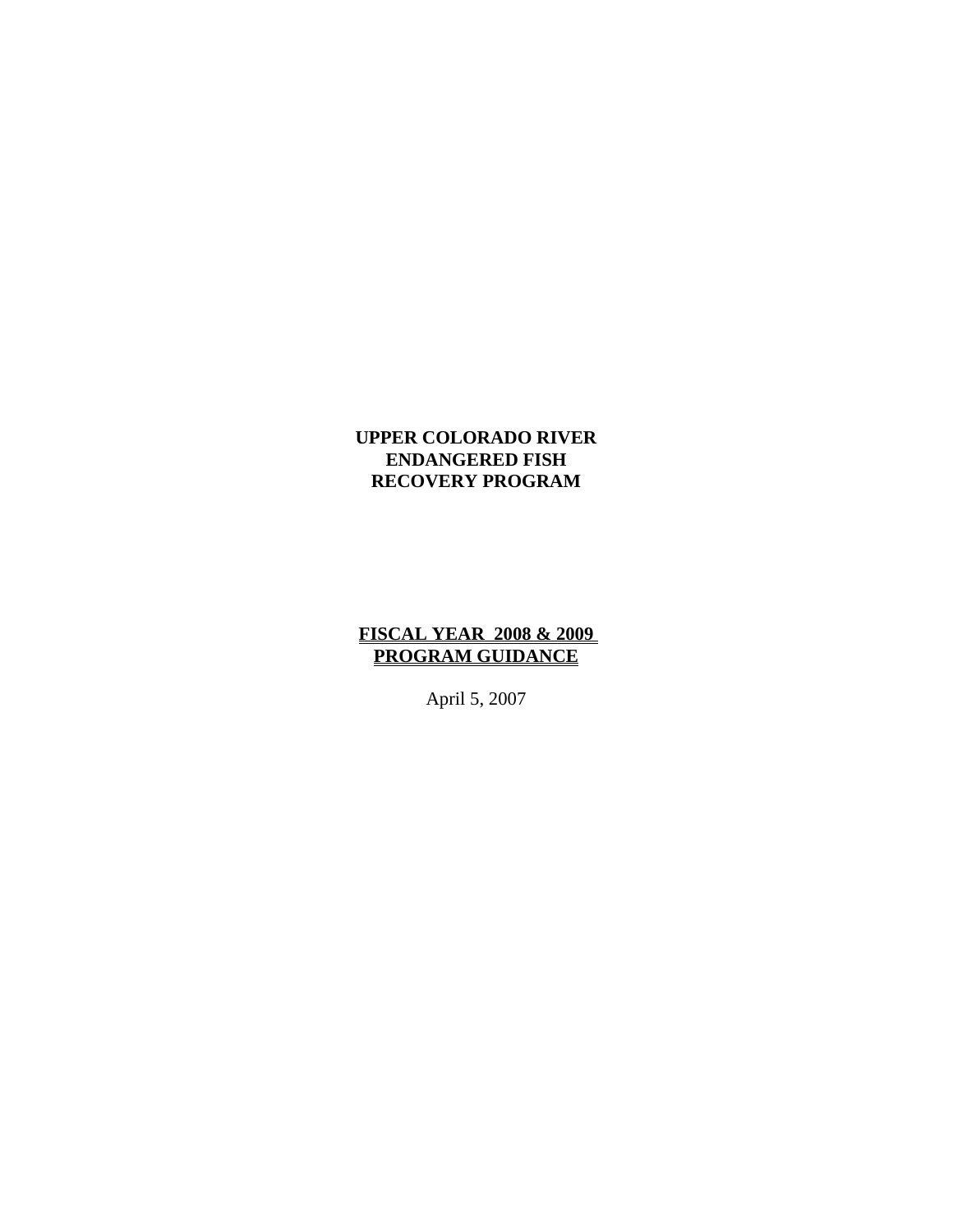# FY 2008 & 2009 PROGRAM GUIDANCE **TABLE OF CONTENTS**

| I.   | INSTREAM FLOW IDENTIFICATION AND PROTECTION  |  |
|------|----------------------------------------------|--|
|      |                                              |  |
|      |                                              |  |
|      |                                              |  |
|      |                                              |  |
|      |                                              |  |
|      |                                              |  |
| II.  | <b>HABITAT RESTORATION</b>                   |  |
|      |                                              |  |
|      |                                              |  |
|      |                                              |  |
|      |                                              |  |
|      |                                              |  |
| III. | REDUCE NONNATIVE FISH AND SPORTFISH IMPACTS  |  |
|      |                                              |  |
|      |                                              |  |
|      |                                              |  |
| IV.  | PROPAGATION & GENETICS MANAGEMENT            |  |
|      |                                              |  |
|      |                                              |  |
|      |                                              |  |
| V.   | RESEARCH, MONITORING, & DATA MANAGEMENT      |  |
|      |                                              |  |
|      |                                              |  |
|      |                                              |  |
|      |                                              |  |
|      |                                              |  |
| VI.  | INFORMATION, EDUCATION, & PUBLIC INVOLVEMENT |  |
|      |                                              |  |
|      |                                              |  |
|      |                                              |  |
|      |                                              |  |
| VII. | PROGRAM MANAGEMENT                           |  |
|      |                                              |  |
|      |                                              |  |
|      | <b>APPENDICES</b>                            |  |
|      |                                              |  |

FY2006-2007 Proposed Scope of Work Form Scope of Work Budget Detail Requirements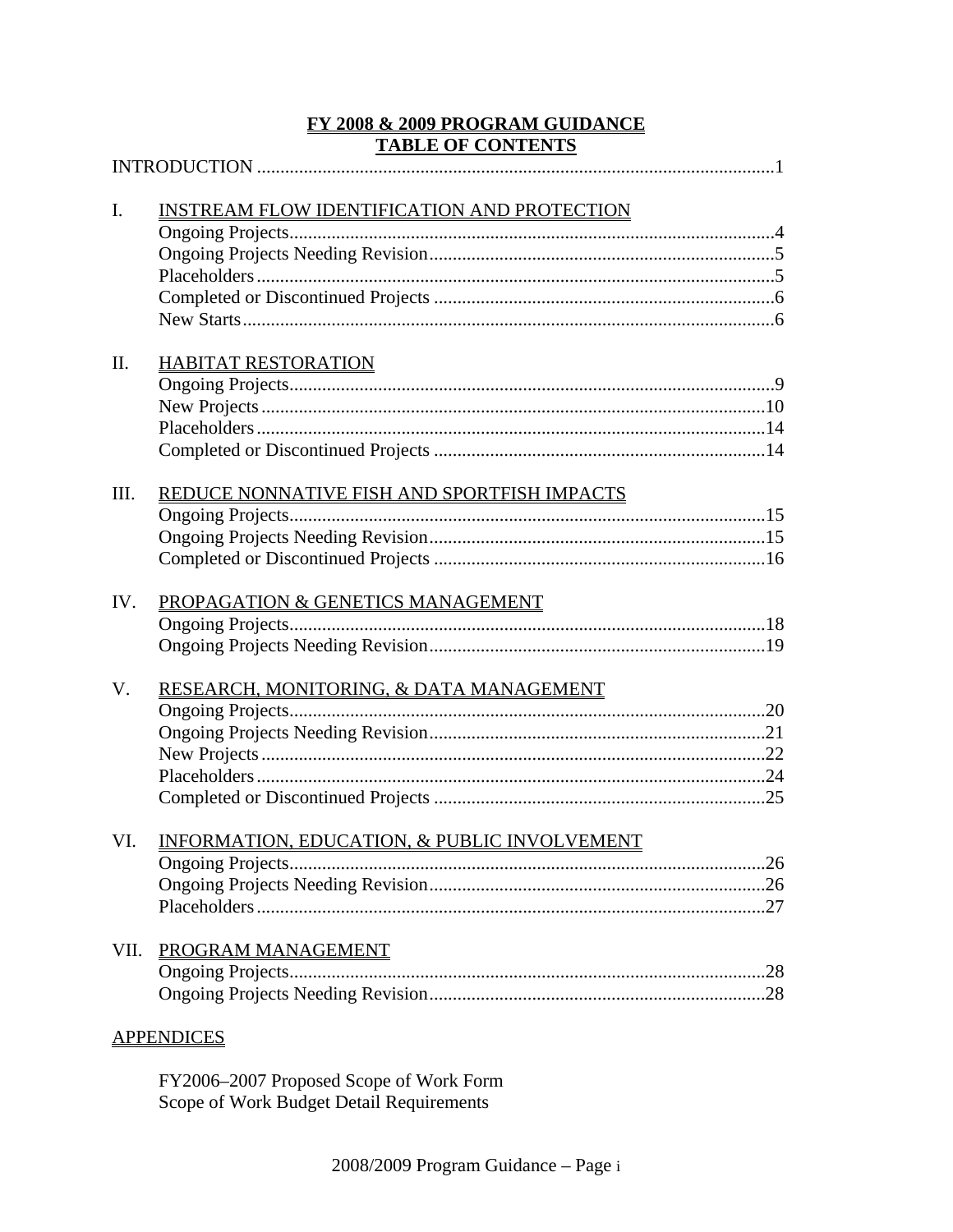#### **INTRODUCTION**

This is the guidance for development of the Recovery Program's FY 2008-2009 Work Plan. The Program Director's office developed this guidance on the basis of the Recovery Program's Recovery Action Plan (RIPRAP) and input from Program participants and it will subsequently be reviewed, modified, and approved by the Program's technical and Management committees (the Implementation Committee delegated review and approval to the Management Committee). The RIPRAP identifies all the activities currently believed necessary and feasible to recover the endangered fish in the Upper Basin. Thus, annual Program guidance is closely tied to the RIPRAP.

Like the RIPRAP, the guidance is organized by recovery element. Within each recovery element, guidance is provided for ongoing, ongoing-revised, and new projects. Projects to be completed in or discontinued or suspended after FY 2007 also are listed. Ongoing projects are those previously approved for out-year funding for which goals/objectives, methods, cost, and expected outcome have not changed significantly. Scopes of work for these projects should require only minor updates. Ongoing-revised projects are those previously approved for outyear funding for which goals, objectives, methods, cost, or expected outcome have changed significantly (as outlined in the guidance), thus their scopes of work may require more changes. New projects are those not previously approved for out-year funding and completely new scopes of work will need to be developed for these.

However, the Recovery Program has not yet determined the process for soliciting scopes of work for new starts for FY 08 and 09, and as a result is **not** accepting scopes of work for new starts at this time. Interested parties are discouraged from preparing and submitting scopes of work for new starts until a formal request for proposals (RFP) is issued by the Bureau of Reclamation (most likely early each fiscal year), or until the Program determines an alternative course of action.

This FY 2008-2009 guidance requests proposals for FY 2008-2009 activities; proposed scopes of work are requested for each of the projects listed in this guidance (with the exception of new starts, per the above note). Scopes of work should be prepared according to the format in the appendices. Please review this format carefully, especially the explanatory text printed in italics. Scopes of work which do not contain the information and budget detail requested will be returned to the principal investigator for revision. This could prevent the scope from receiving FY 2008-2009 funding consideration because of the tight work plan development schedule.

Scopes of work for ongoing and ongoing-revised biological and water acquisition projects (under recovery elements I-V) are due to the Program Director's office NO LATER THAN Friday, April 27, 2007 (this includes scopes of work for capital-funded projects). Submit ongoingrevised, and ongoing scopes of work for these projects to the appropriate Program coordinator (see list near end of this section) in Word format by electronic mail. IN ADDITION, submit a courtesy electronic or hard copy of ongoing-revised biological scopes of work to each member of the Biology Committee and water acquisition scopes of work to each member of the Water Acquisition Committee (see lists at end of this section). If you wish, you may provide this courtesy copy by posting it to the fws-coloriver listserver. (The technical committees do not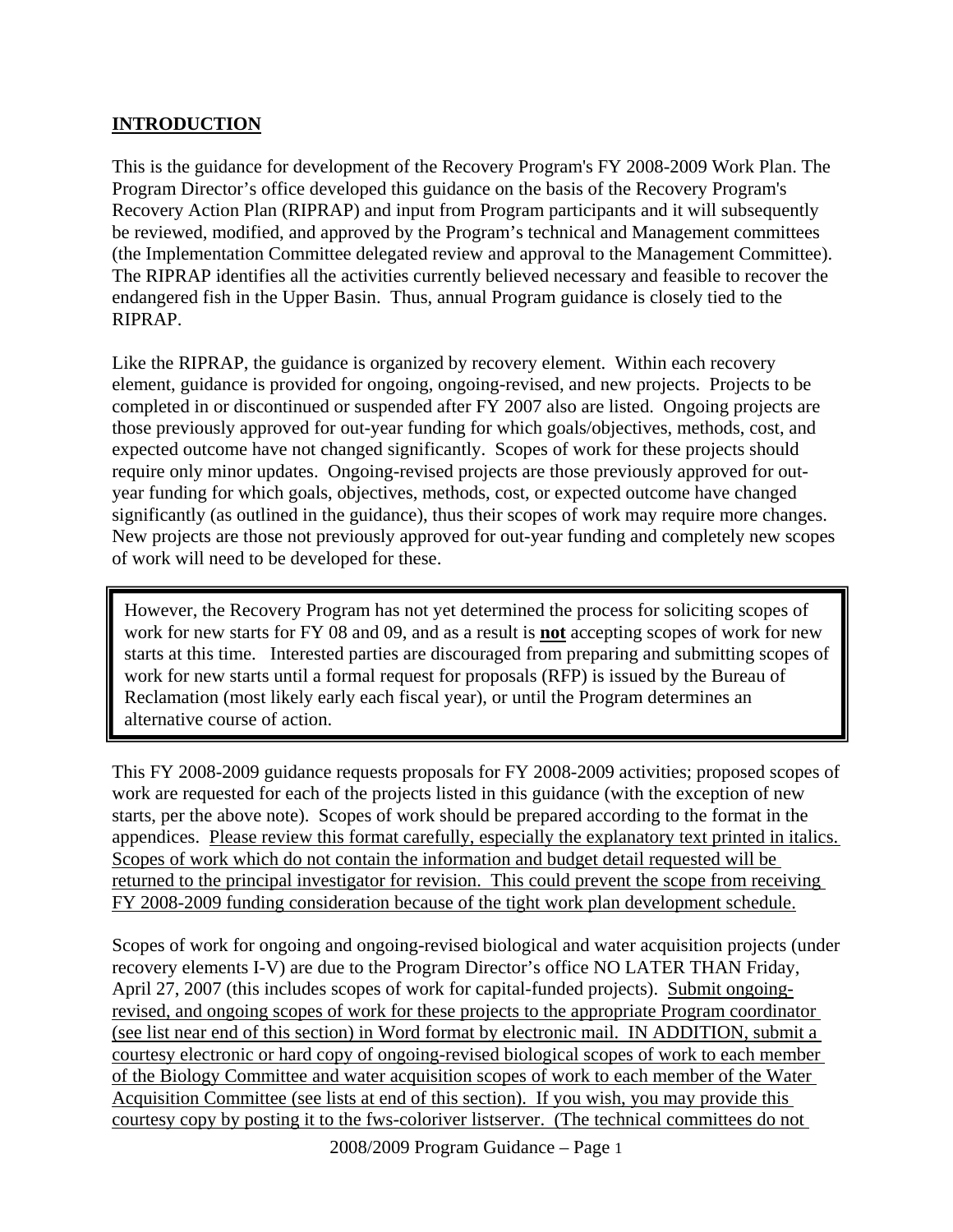need to see ongoing scopes of work until later in the work plan review process, and these will be sent to them by the Program Director's office.)

For your information, the evaluation form used by the Recovery Program in reviewing and commenting on final draft project reports, the proper format for final draft reports that are submitted to the Biology Committee for review and approval, and the Biology Committee review process for final draft reports may all be found at http://www.r6.fws.gov/crrip/rfdoc.htm.

Scopes of work for information & education projects (under recovery element VI) also are due April 27 2007, and should be submitted in Word format to Debbie Felker (debbie\_felker@fws.gov).

Program management scopes of work (under recovery element VII) are due by July 2, 2007 (in Word format by electronic mail to angela kantola@fws.gov).

Upon receipt of the proposed scopes of work, the Program Director's office will begin working (with technical committees and principal investigators) to review and refine the scopes of work and develop a recommended technical annual work plan. This recommended work plan and refined scopes of work will be submitted by the Program Director to the technical committees for review on June 20. Technical committee comments are then due to the Program Director and the Management Committee by July 20 The recommended Program management work plan also is due from the Program Director to the Management Committee at this time. The Management Committee will meet by mid-August to discuss the recommended work plans and approve projects for the FY 2008-2009 Work Plan (The Implementation Committee is expected to delegate their review and approval to the Management Committee). The final FY 2008-2009 Work Plan and final scopes of work will be distributed in the first quarter of FY 2008 (scopes of work for new starts and some nonnative fish management scopes of work may be delayed, however). If you have any questions about this guidance or the FY 2008-2009 work plan development process, please contact Angela Kantola at 303/969-7322, ext 221, or the appropriate coordinator:

Instream flow protection - George Smith 303/236-4485, george\_smith@fws.gov Habitat restoration and nonnative fish control - Pat Nelson 303/969-7322 ext. 226, pat\_nelson@fws.gov Genetics and propagation, monitoring/research/life history - Tom Czapla 303/969-7322 ext. 228, tom\_czapla@fws.gov Information, education, and public involvement - Debbie Felker 303/969-7322 ext. 227, debbie\_felker@fws.gov Program management - Angela Kantola 303/969-7322 ext. 221, angela\_kantola@fws.gov

The Program Director's Office would like to call attention the fact that available funds in the Recovery Program are indexed to inflation, which has averaged 2.73% annually over the last 5 years. Project budgets, however, have been increasing at ~5% annually. One reason for this is that salaries increases frequently outpace inflation due to grade increases, etc. However, the gap between inflation and project costs means that the number of activities the Program can fund has been slowly, but steadily decreasing. Therefore, where an inflation factor has applied been to projects in the FY 08-09 Program Guidance, we have used 3%.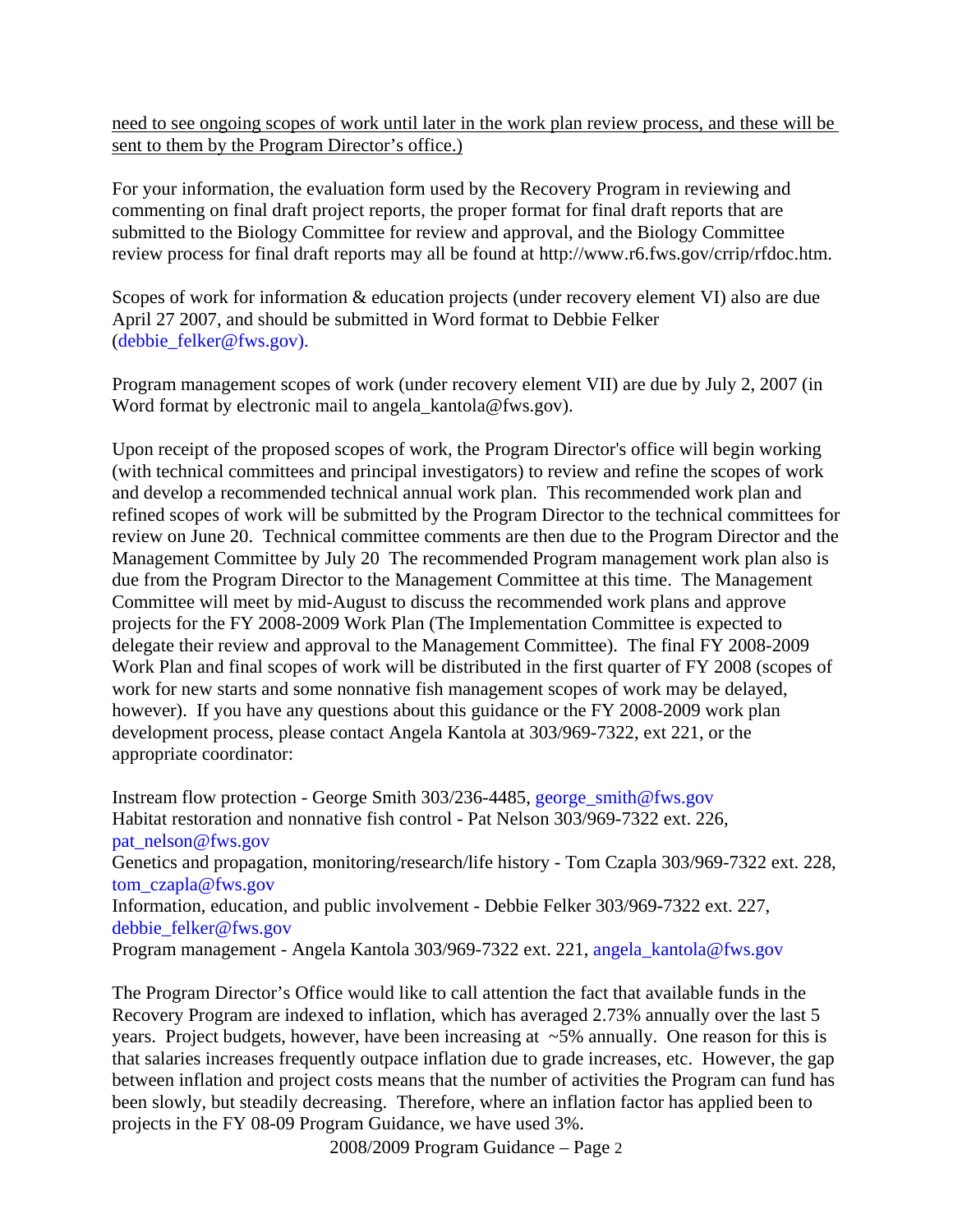#### Biology Committee e-mail list:

christopherkeleher@utah.gov chuck\_mcada@fws.gov craigwalker@utah.gov dave\_irving@fws.gov dspeas@uc.usbr.gov george\_smith@fws.gov h2orus@waterconsult.com hayse@anl.gov jana\_mohrman@fws.gov jhawk@lamar.colostate.edu john\_wullschleger@nps.gov jshiel@seo.wyo.gov kbestgen@cnr.colostate.edu kelagory@anl.gov kevinchristopherson@utah.gov krissywilson@utah.gov Kevin.Gelwicks@wgf.state.wy.us leisamonroe@utah.gov melissa\_trammell@nps.gov mschriner@wapa.gov pat\_nelson@fws.gov PatrickGoddard@utah.gov robert\_muth@fws.gov terry@cuwcd.com tim\_modde@fws.gov tom.nesler@state.co.us tom\_chart@fws.gov tom\_czapla@fws.gov trinahedrick@utah.gov Valdezra@aol.com wdavis@ecoplanaz.com angela\_kantola@fws.gov

boydclayton@utah.gov builenberg@uc.usbr.gov George\_Smith@fws.gov h2orus@waterconsult.com jana\_mohrman@fws.gov jshiel@seo.state.wy.us luecke5@earthlink.net michelle.garrison@state.co.us mwilson@gp.usbr.gov randy.seaholm@state.co.us rnorman@uc.usbr.gov rtenney@crwcd.org Robert\_Muth@fws.gov terry@cuwcd.com tiseman@tnc.org Angela\_Kantola@fws.gov

Water Acquisition Committee e-mail list: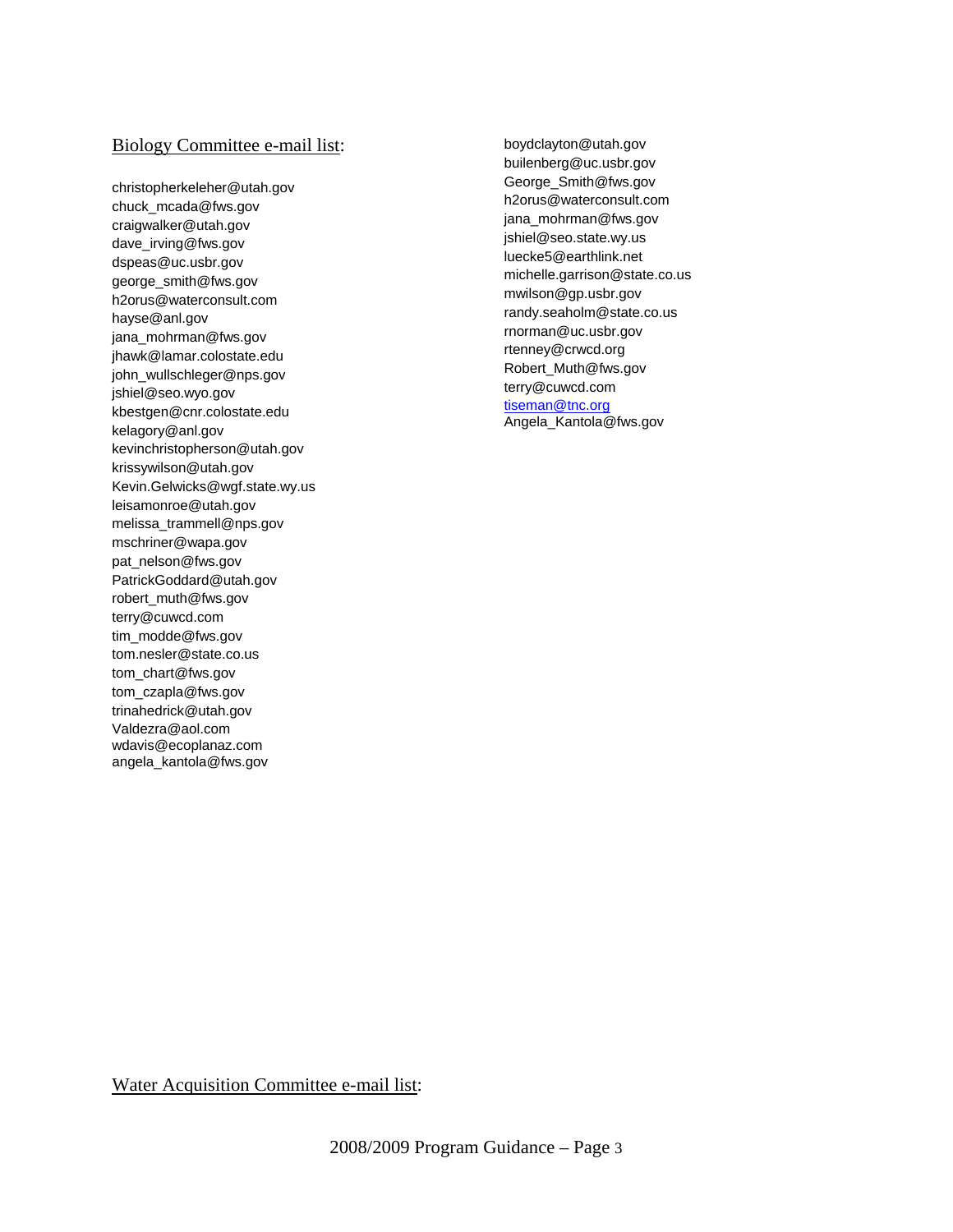#### **I. INSTREAM FLOW IDENTIFICATION AND PROTECTION**

Instream flow activities in FY 2008 and 2009 will be directed toward: 1) ongoing flow, temperature, and channel/sediment monitoring (as identified in the Green River Study plan 2007 and the 2003 Strategic Plan for Geomorphologic Research and Monitoring); 2) augmenting flows in the Colorado, Yampa and Gunnison rivers to help meet Service flow targets; and 3) continue efforts to develop PBO'S for tributaries.

| <b>PROJECT</b> |       | <b>PROJECTED</b>       |
|----------------|-------|------------------------|
| <b>NUMBER</b>  | TITLE | <b>FY 08/09 BUDGET</b> |

#### *ONGOING PROJECTS*

- **8 RECOVERY PROGRAM GAGE O&M** \$75,396/\$77,658 Supports several actions to identify, deliver, and protect instream flows on the Colorado, Green, Yampa, Duchesne, and Price Rivers. **9 WATER RIGHT ACQUISITION CONSULTANT** Up to \$10,000/year Supports actions as needed to identify and protect flows on the Colorado, Green, and Yampa rivers. **70 COLORADO INSTREAM FLOW PROTECTION** \$20,000 / \$20,000 CWCB activities to protect instream flows in the Colorado and Yampa river basins. These are additional funds provided by Colorado. 71 COLORADO RIVER DECISION SUPPORT SYS. \$150,000 / \$150,000 CWCB uses CRDSS to assess legal and physical availability of water and Compact considerations for protection of instream flows in the Colorado and Yampa river basins. **86 GEOMORPHOLOGY PEER REVIEW** Up to \$10,000/FY
	- As-needed peer review of scopes of work and draft final reports containing a geomorphologic component.
- **135 O&M FOR RUEDI RESERVOIR 10,825af** \$45,500 / \$45,000 The Recovery Program covers the operational costs of providing 10,825 af of water from Ruedi Reservoir to benefit the endangered fishes.
- **C-11 GRAND VALLEY WATER MANAGEMENT** \$0/\$0 The Grand Valley Water Management Project provides additional water for the 15- Mile Reach of the Colorado River.
- **C-32 RUEDI RESERVOIR 10,825 CAPITAL COST** \$735,000 / \$735,000 Reclamation is credited for contributing the annual capital cost of 10,825 af of water from Ruedi Reservoir to benefit the endangered fishes. This is over and above Reclamation's annual and capital funding obligations to the Recovery Program.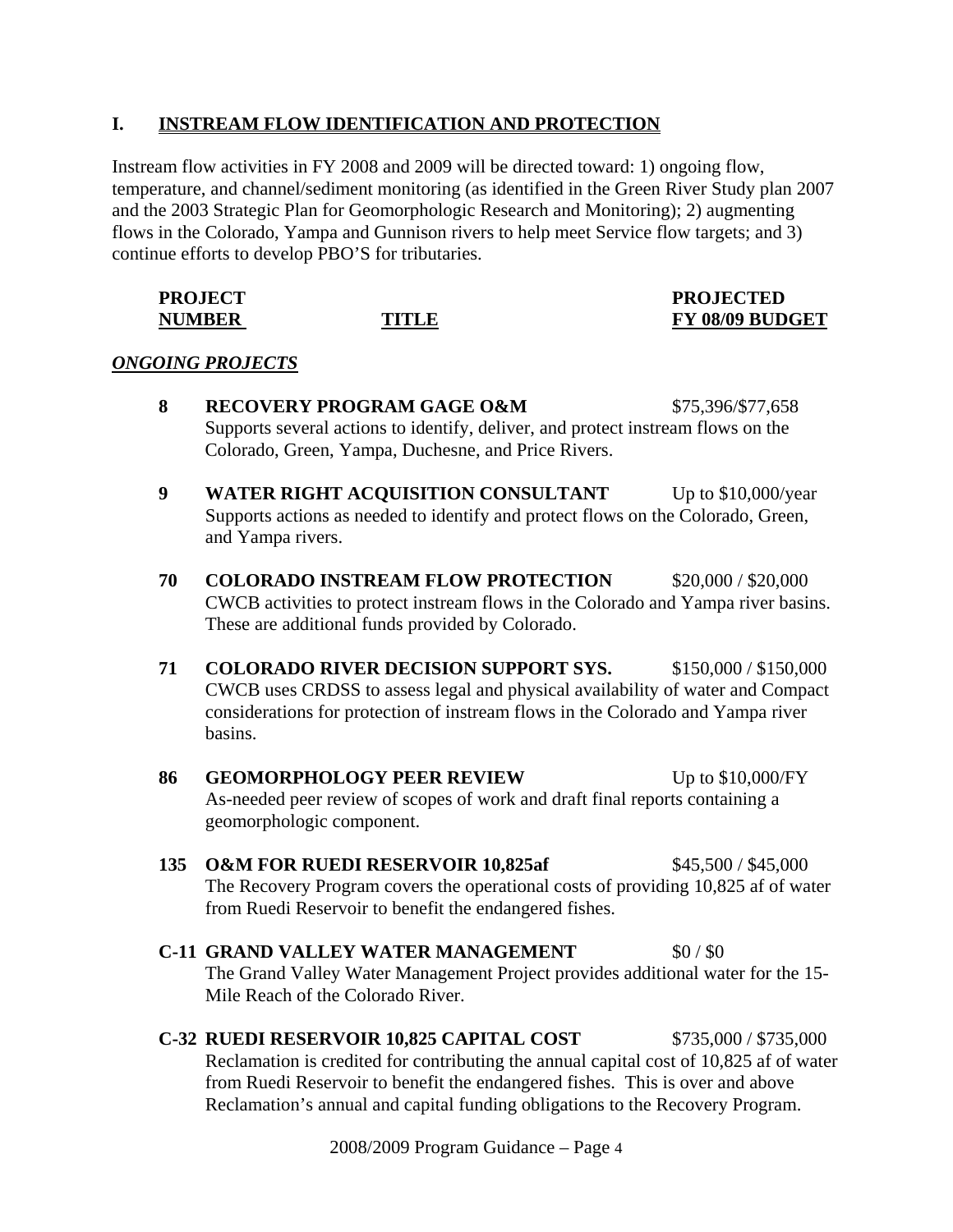#### **85f FR-Sed. Mon. GREEN AND YAMPA RIVER SEDIMENT MONITORING** \$47,400/47,500

This project is establishing automated suspended-sediment samplers in two critical reaches of the Upper Colorado River Basin (Whitewater gage on the Gunnison River and the Green River near Jensen, Utah). Daily suspended-sediment load data at these two sites provides information needed for: (1) an understanding of sediment budgets (sediment import and export balance); (2) the effects of flow regime on habitat maintenance; (3) the relationship between sediment load and flow, including base and peak flows; (4) the effects of antecedent conditions (if the right sequence of years is present) on sediment transport; and (5) the effect of peak-flow duration on sediment transport rates. The completed retrospective analysis of historic sediment data will be used along with the data collected from 2005 to 2008 to produce a final report in the 2008-2009 time frame.

#### **FR-Du DUCHESNE RIVER SEDIMENT MONITORING** \$28,000/TBD One additional year of suspended sediment data will be collected for the Duchesne River. The extension for the data collection for one year will improve the record by including a wider spectrum of runoff years. A brief report summarizing the data will be prepared in FY 2009.

**19 RECOVERY PROGRAM HYDROLOGY SUPPORT** \$89,800/ \$92,700 The Service's Division of Water Resources collects temperature and hydrology data, administers contracts, and develops data used by the Water Acquisition Committee to assess instream flow protection. Other tasks include: collecting data required under 15-Mile Reach and Yampa River PBO's; working with the Bureau of Reclamation and recovery Program staff on the Aspinall re-operation EIS; and supporting the Program Director's Office on various projects as they arise. Budget includes \$10,500 for CRFP Grand Junction. Salary portion reduced by half in anticipation of George Smith's retirement 1/3/08.

#### *PLACEHOLDERS*

#### **PIP 12C COORDINATED RESERVOIR OPERATIONS** Funded only in years

coordination occurs

This work addresses public involvement and voluntary coordination of reservoir operations in the upper reaches of the Colorado River to increase spring peak flows in the 15-Mile Reach of the Colorado River. Reservoir operations are only coordinated in years when hydrological conditions are adequate (i.e., when spring peak flows at the Cameo gage on the Colorado River are projected to be between 12,900-23,500 cfs. No funds should be needed in years when reservoir operations are not coordinated. Activities include, but are not limited to, informing the public through news releases, e-mal notifications, and direct mailings as necessary of any decisions to adjust reservoir operations and bypasses made to enhance flows for endangered fish purposes.

#### *DISCONTINUED PROJECTS:*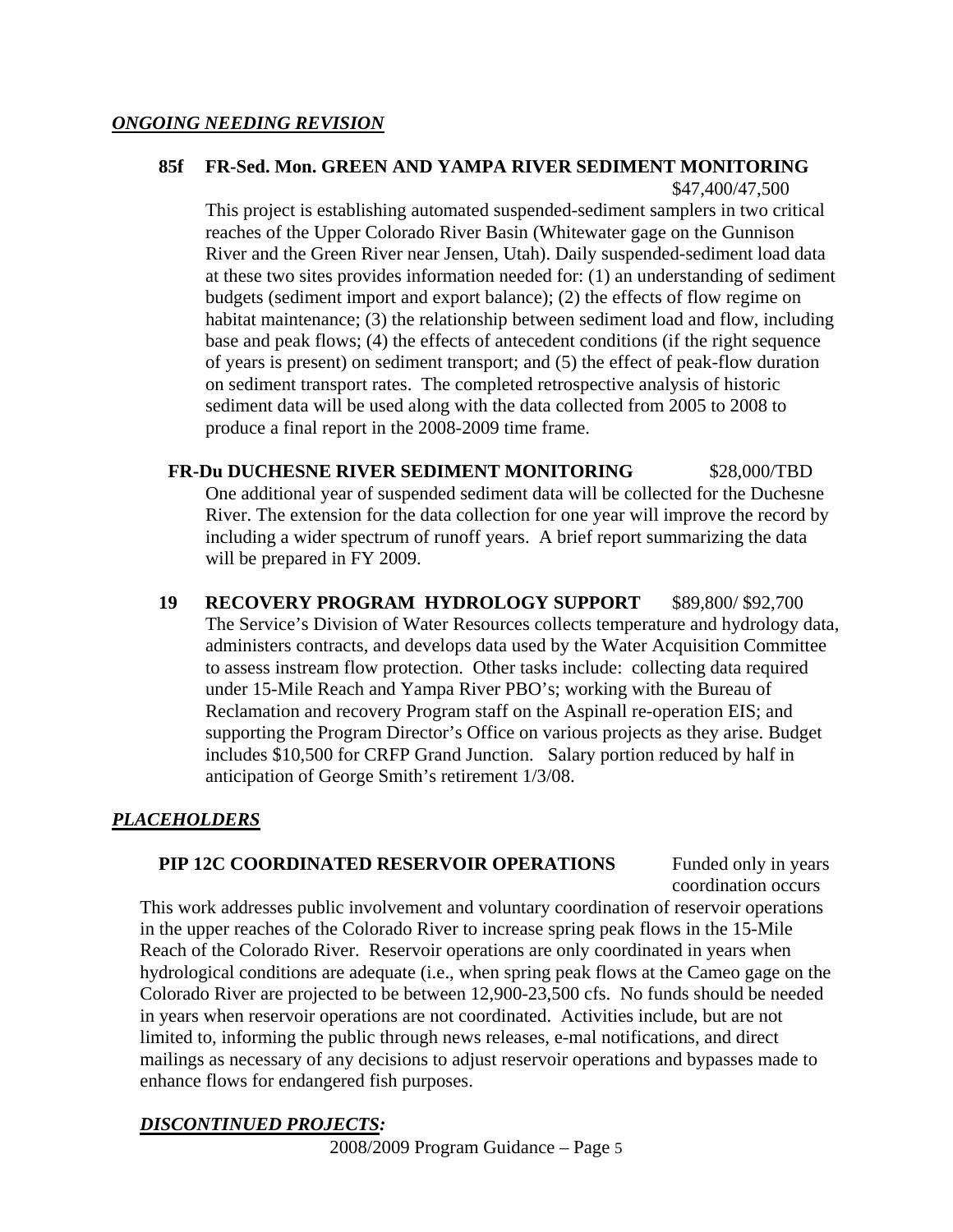#### 113 GUNNISON RIVER CONSULTATION PROCESS Funded under projects

#19 & #3

#19 & #3

Identify an appropriate means by which to consult on depletions from the Gunnison River basin. Quantify foreseeable future depletions and identify a volume of existing and future depletions (to be covered under 19 as the need arises).

#### **114 TRIBUTARY MGMT. PLAN(S)/PBO(S)** Funded under projects

Identify which, if any, significant tributaries are not covered by existing/pending biological opinions and develop management plan(s) for those tributaries to quantify existing and foreseeable future depletions to be covered under programmatic biological opinion(s) and identify management actions to offset impacts of depletions.

#### **114a TRIBUTARY WATER DEMAND TBD**

Placeholder for one or more depletion estimates for significant tributaries found to lacking adequate coverage under existing biological opinions. The FY 2002 scope of work was not implemented pending identification of affected tributaries. We anticipate that Colorado (CWCB) and/or Utah (UDWR) would be responsible for this activity.

#### *NEW PROJECTS* **(Please see note on page 1. Scopes of work are NOT being solicited for new starts at this time.)**

#### **TITLE: RELATIONSHIP OF BACKWATER DEVELOPMENT TO SEDIMENT AVAILABILITY AND PEAK FLOWS IN GREEN RIVER REACH 2**

#### **RIPRAP Item Number: Green River, ID1d, Determine relationship of backwater development to sediment availability and peak flows in Reach 2.**

#### **Rationale/Problem Statement:**

Numerous physical habitat and hydrological studies have been completed for reach 2 over the past 20 years. The recently completed Green River Study Plan identified a need to draw all this information together and develop a synthesis report which lays out the methodologies, conclusions and recommendations from all these studies, as well as the USGS MS-SWMS findings, USGS sediment transport data, and Western's backwater topography studies. The results of this synthesis should be used to determine the need for additional studies.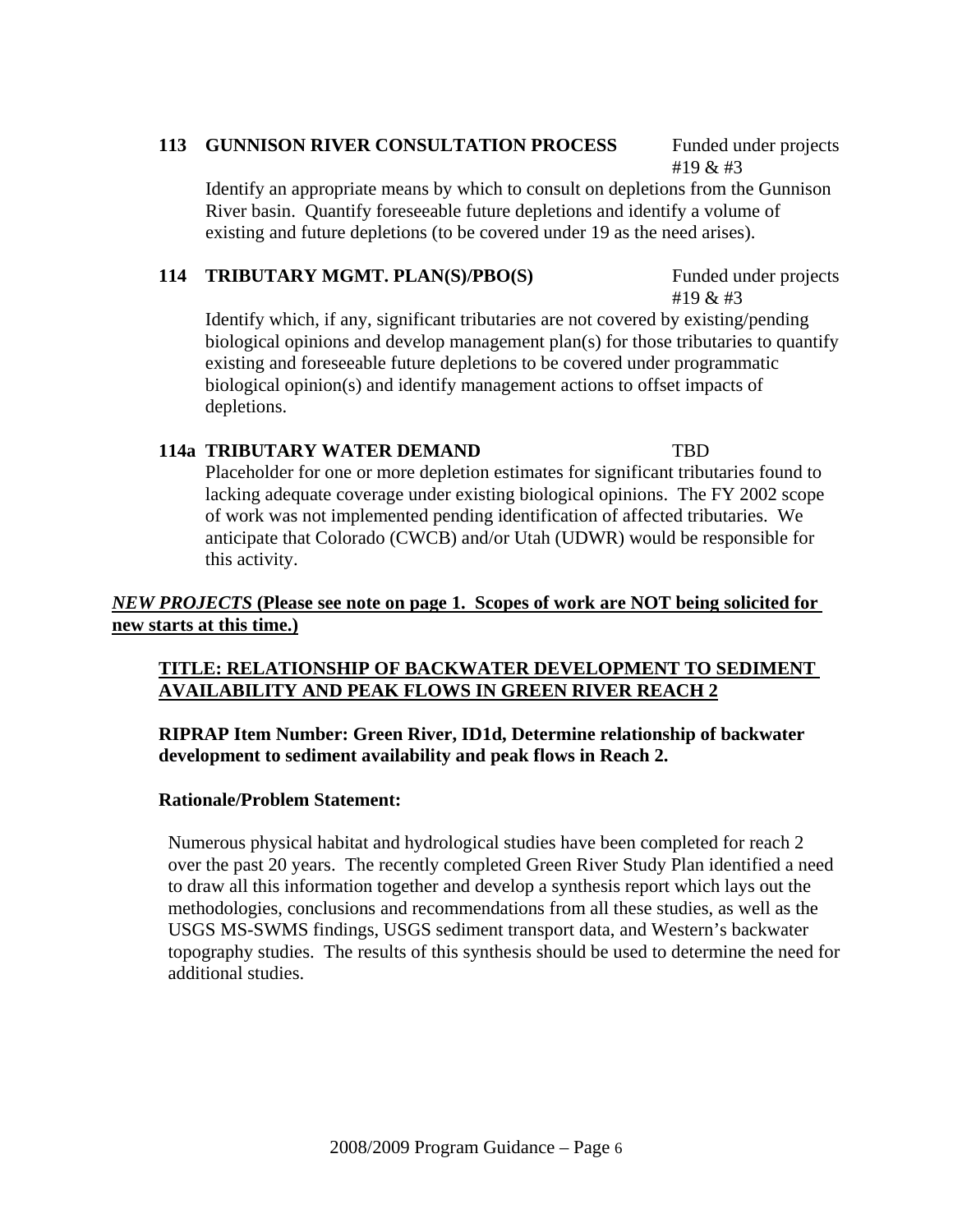#### **Project Goals and Objectives:**

The goal for this project is to gather all existing physical habitat studies in reach 2 and develop a synthesis report that addresses the following hypotheses and information needs, and identifies the need for additional studies.

The hypotheses to be evaluated and information needs to be filled include:

- Base flows in summer and autumn scaled to hydrologic condition favor formation of backwaters.
- Effect of peak flows, sediment availability, and antecedent conditions on relationship of base flow and backwater availability.
- Relationship between peak flow, sediment, and habitat development.
- Habitat conditions at beginning of base flow period.

**Expected Products:** A synthesis report that: 1) integrates all physical habitat monitoring information in reach 2; 2) evaluates the MS-SWMS model at the Jensen Bar, the feasibility of setting up the model for use at the Ouray refuge, and potential benefits of using MS-SWMS to integrate the physical and biological data in the Ouray section of Reach 2; 3) evaluates how the USGS Green River Sediment monitoring data can be used support MS-SWMS and Western's work; and 4) evaluates how Western's backwater topography studies can be used to characterize backwater habitats and how MS\_SWMS and the USGS suspended sediment data can be used to support project like Western's citation below.

#### **Recommended Approach/Methods:**

Gather all existing studies and prepare a synthesis of the studies and recommendations. This information would then be used to draw conclusions on the relevance of the study, information gaps and make recommendations for any additional studies. The report prepared from this study should focus on integration and synthesis of existing information on backwater topography, sediment, and physical conditions for Reach 2. This report would be used along with sediment movement, deposition and erosion derived from project 85f sediment monitoring to identify the effect of peak flows, sediment availability, and antecedent conditions on relationship of base flow and backwater availability. This work should also look at alternatives to the MS-SWMS model. The scope of work will be reviewed by the Geomorphology Panel.

#### **Schedule:**

Integration and synthesis of existing information on backwater topography, sediment, and other physical conditions should be started in FY 2008 and completed in FY 2009 after data are available from the USGS sediment study (#85f).

**Cost Range:** TBD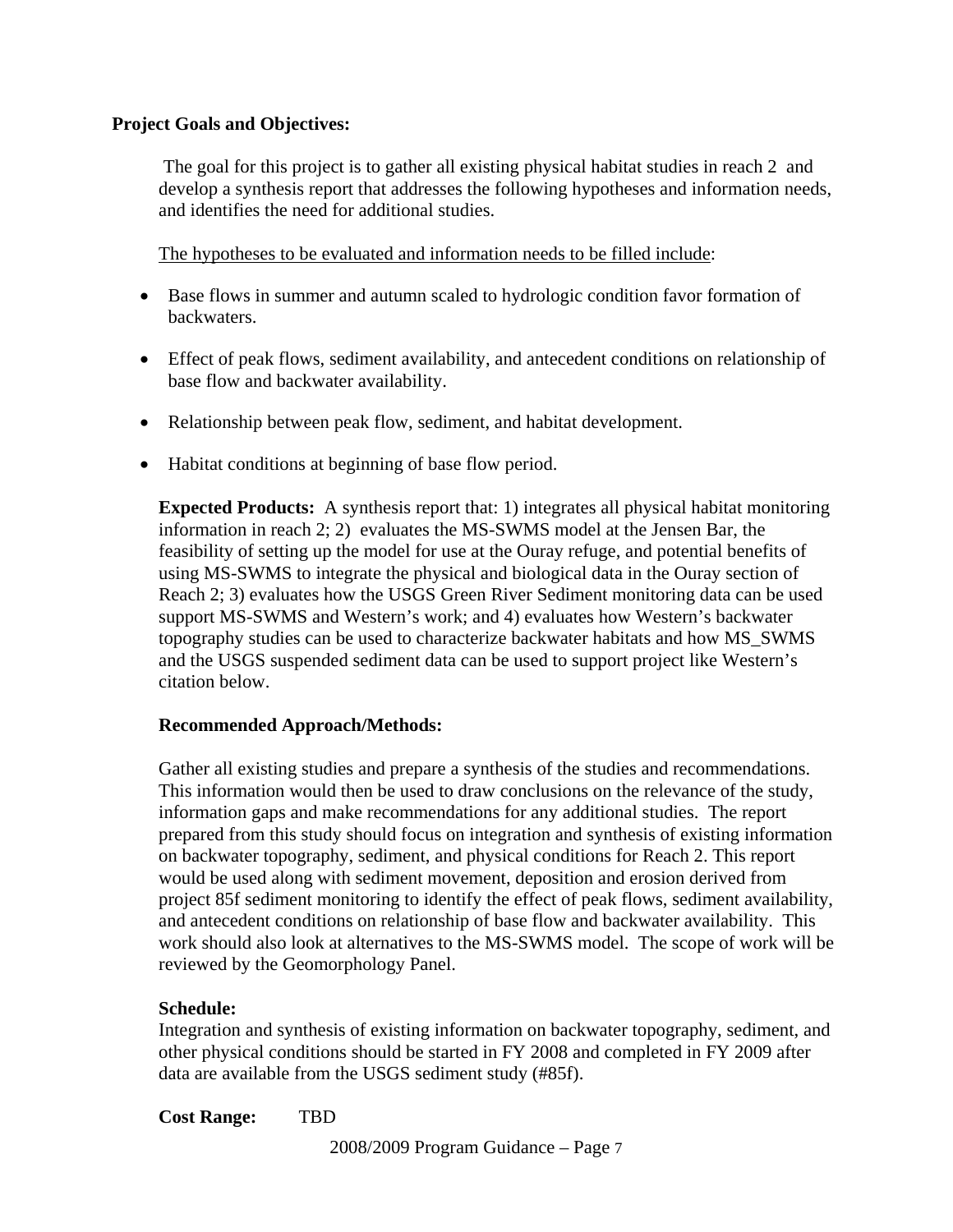#### **Literature Cited:**

- Green River Study Plan ad hoc Committee. 2007. Study plan for the implementation and evaluation of flow and temperature recommendations for endangered fishes in the Green River downstream of Flaming Gorge Dam. Upper Colorado River Endangered Fish Recovery Program, Denver, Colorado.
- Hayse, J.W., K.E. LaGory, and G. Burton. 2005. Consideration of site-specific floodplain inundation thresholds in implementing peak flow magnitude and duration recommendations in the Middle Green River, UT. Report of Environmental Assessment Division, Argonne National Laboratory, to Western Area Power Administration, Salt Lake City, Utah.
- LaGory, K.E., J.W. Hayse, and D. Tomasko. 2003. Priorities for geomorphology research in endangered fish habitats of the Upper Colorado River Basin. Report of Environmental Assessment Division, Argonne National Laboratory, to Upper Colorado River Endangered Fish Recovery Program, Denver, Colorado.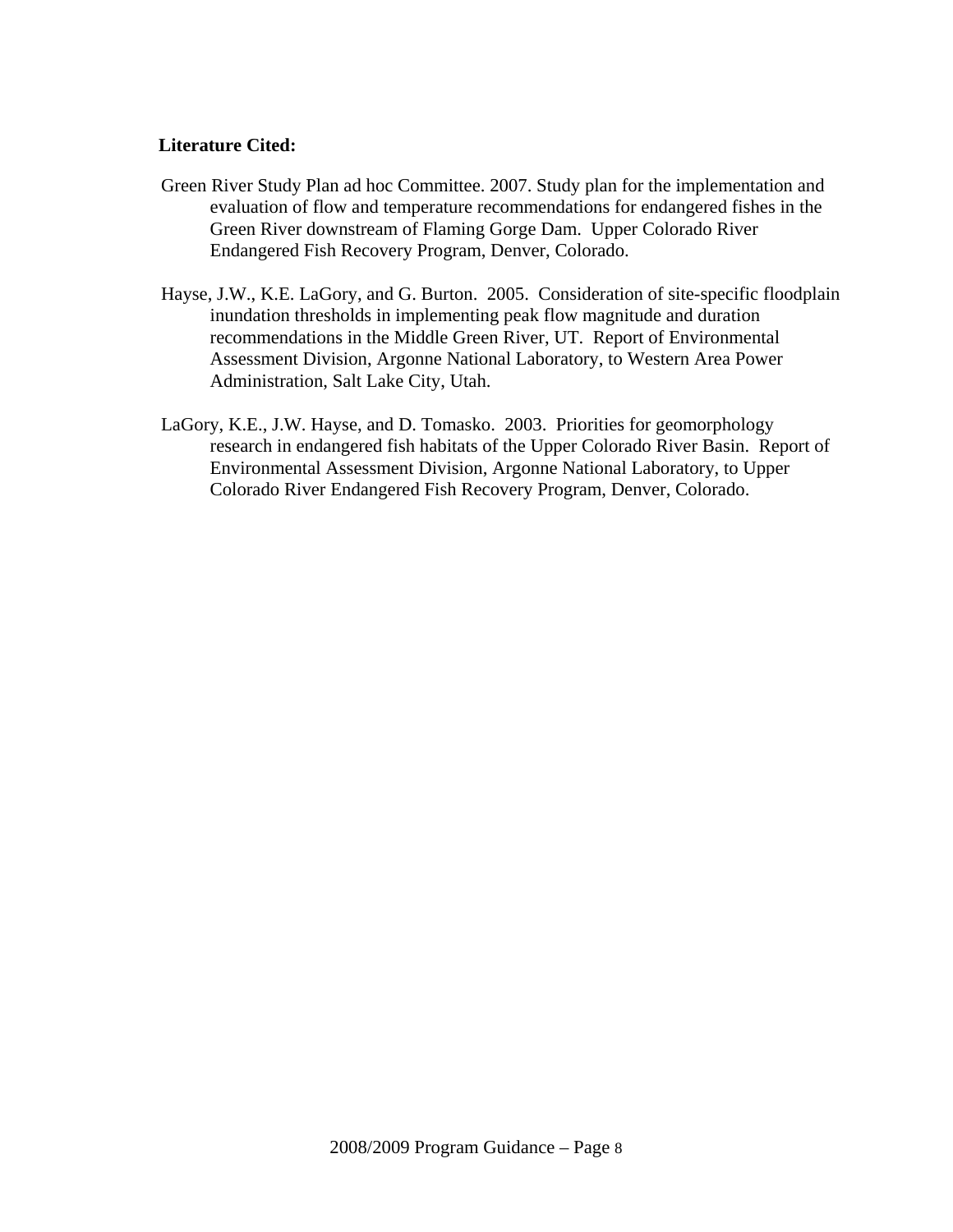#### **II. HABITAT RESTORATION**

The goal of Habitat Restoration is to provide and protect habitat necessary to both achieve and sustain endangered fish recovery. Currently there are three major thrusts under this element of the Recovery Program.

- 1. Re-open access to historically-occupied river sections by restoring fish passage at the following migration barriers: a. Redlands Diversion Dam (completed 6/96) b. Grand Valley Irrigation Company Diversion (completed 1/98; Obermeyer gate installed in 2006) c. Price-Stubb Diversion Dam (scheduled for completion 9/08) d. Grand Valley Project Diversion Dam (completed 8/04) e. Tusher Wash Diversion Dam (dropped from further consideration; deemed unnecessary) f. Yampa River diversion structures (dropped from further consideration; deemed unnecessary)
- 2. Install fish screens to prevent entrainment of endangered fishes into diversion canals.
	- a. Redlands Diversion Dam (completed 8/05)
	- b. Grand Valley Irrigation Company Diversion (completed 4/02; modified 3/04)
	- c. Grand Valley Project Diversion Dam (completed 8/05)
	- d. Tusher Wash Diversion Dam (scheduled for completion in 2009)
	- e. Yampa River diversion structures, if deemed necessary
- 3. Restore or enhance natural floodplain functions that support endangered fish recovery.

#### **PROJECT PROJECTED NUMBER TITLE FY 08/09 BUDGET**

#### *ONGOING PROJECTS*

# **C-4b REDLANDS and GVP FISH PASSAGE O&M** \$47,500 / \$90,500

Fish & Wildlife Service monitoring of the fish trap at both the Redlands and Grand Valley Project fish passage (sorting, examining and enumerating all fish; cleaning trash and debris from the trash racks, bar screens, fish trap, and fishway entrance). **Note**: Grand Valley Project fish passage O&M will be discontinued until passage has been restored at the Price-Stubb Diversion Dam, assumed to be completed by April 2009.

#### **C-5 PRICE-STUBB FISH PASSAGE 56,800,000/ \$60,000**

Finish construction of fish passage at the Price-Stubb Diversion Dam on the Colorado River. Scheduled for completion by 9/08.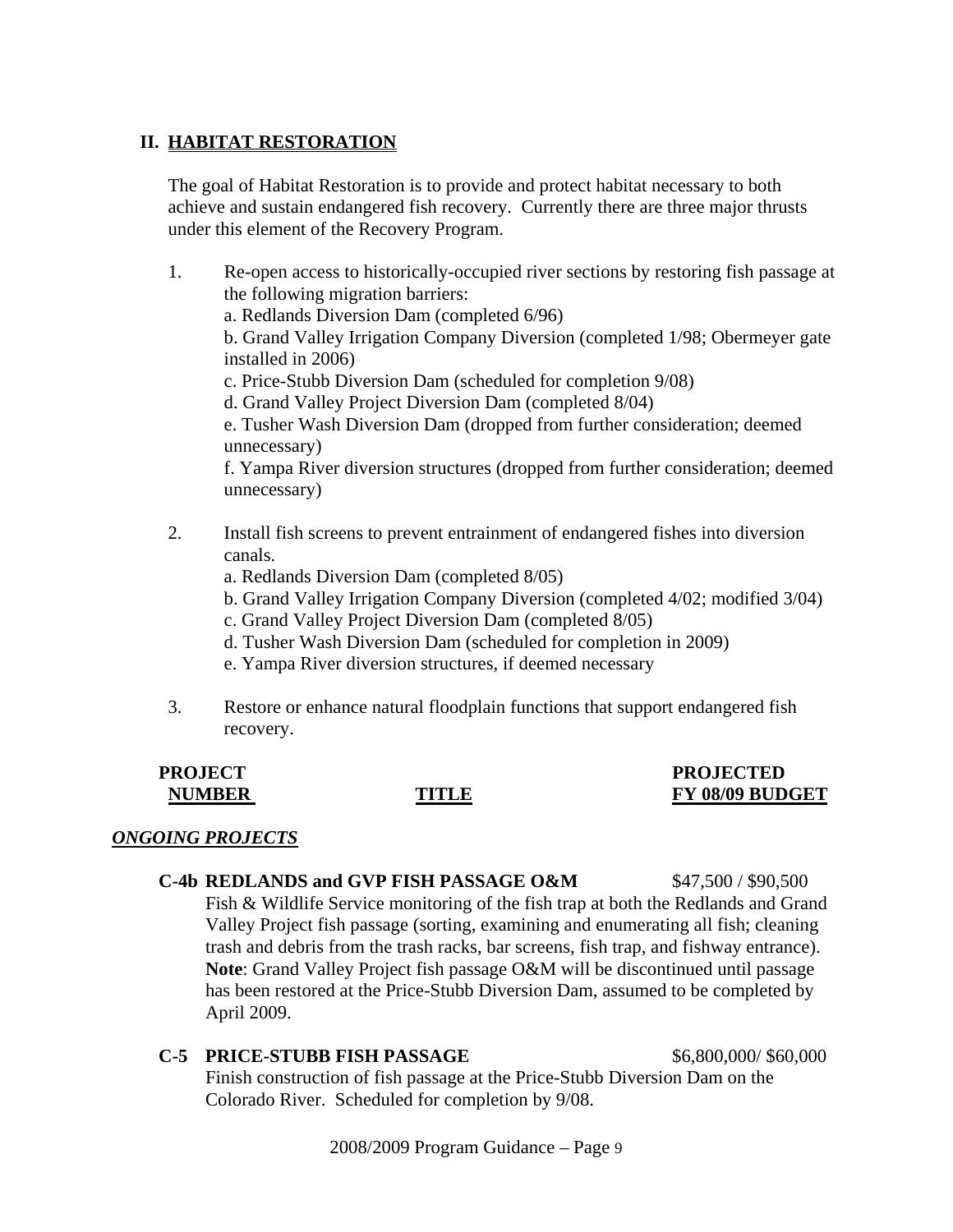# Operation and maintenance of screen facilities at the GVP Diversion Dam on the Colorado River. **C-28 TUSHER WASH DIVERSION SCREEN** \$300,000/\$3,402,000 Construct fish screen at the Tusher Wash Diversion Dam canal on the Green River near Green River, Utah. Scheduled for completion in 2009. Operation and maintenance funds may be needed in FY 10; amount unknown at this time.

**C-23 GVP FISH SCREEN O&M** \$40,000/\$40,000

**C-29 GVIC PASSAGE AND SCREEN O&M** \$294,600 / \$65,600 Operation and maintenance of passage and screen facilities at the GVIC Diversion Dam on the Colorado River near Palisade. Includes \$229,000 in capital funds for work in FY 08.

**116/C-33 REDLANDS SCREEN/ PASSAGE/GAGE O&M** \$84,400 / \$84,400 Seasonal operation and maintenance of screen, passage, and gage at the Redlands Diversion Dam on the Gunnison River (by Redlands Power).

**C-6-em EASEMENT MANAGEMENT** \$62,000 / \$62,000 Easements acquired by the Recovery Program are managed by the Ouray National Wildlife Refuge Manager. Currently under management are 17 properties (1,347.12 acres). \$50,000 from Recovery Program; \$12,000 from FWS-Refuges.

### **146 COLORADO PIKEMINNOW ENTRAINMENT INTO YAMPA RIVER DIVERSION CANALS** \$??/\$??

Waiting for revised FY 07 sow.

Assessment and evaluation of Colorado pikeminnow entrainment into diversion canals adjacent to the Yampa River. Efforts are focused on Maybell.

*NEW PROJECTS* **(Please see note on page 1. Scopes of work are NOT being solicited for new starts at this time.)**

# **FLOODPLAIN HABITAT vs FLOW SYNTHESIS REPORT** Cost TBD

Integration and evaluation of available data and information on entrainment rates of drifting larval razorback suckers into floodplain nursery habitats and inundation of floodplain habitats, as a function of flow and physical habitat parameters.

#### **TITLE: DEVELOPMENT OF SYNTHESIS REPORT THAT SUMMARIZES AND INTEGRATES ALL PHYSICAL AND BIOLOGICAL FLOODPLAIN INUNDATION AND ENTRAINMENT STUDIES**

# **RIPRAP Item Number:**

Green River Action Plan: Mainstem

I.D.1.b.(3). Synthesize physical and biological data from recent peak flow studies related to floodplain inundation and entrainment of larval razorback suckers.

II.A.4.a. Validate and refine Green River Subbasin Floodplain Management Plan.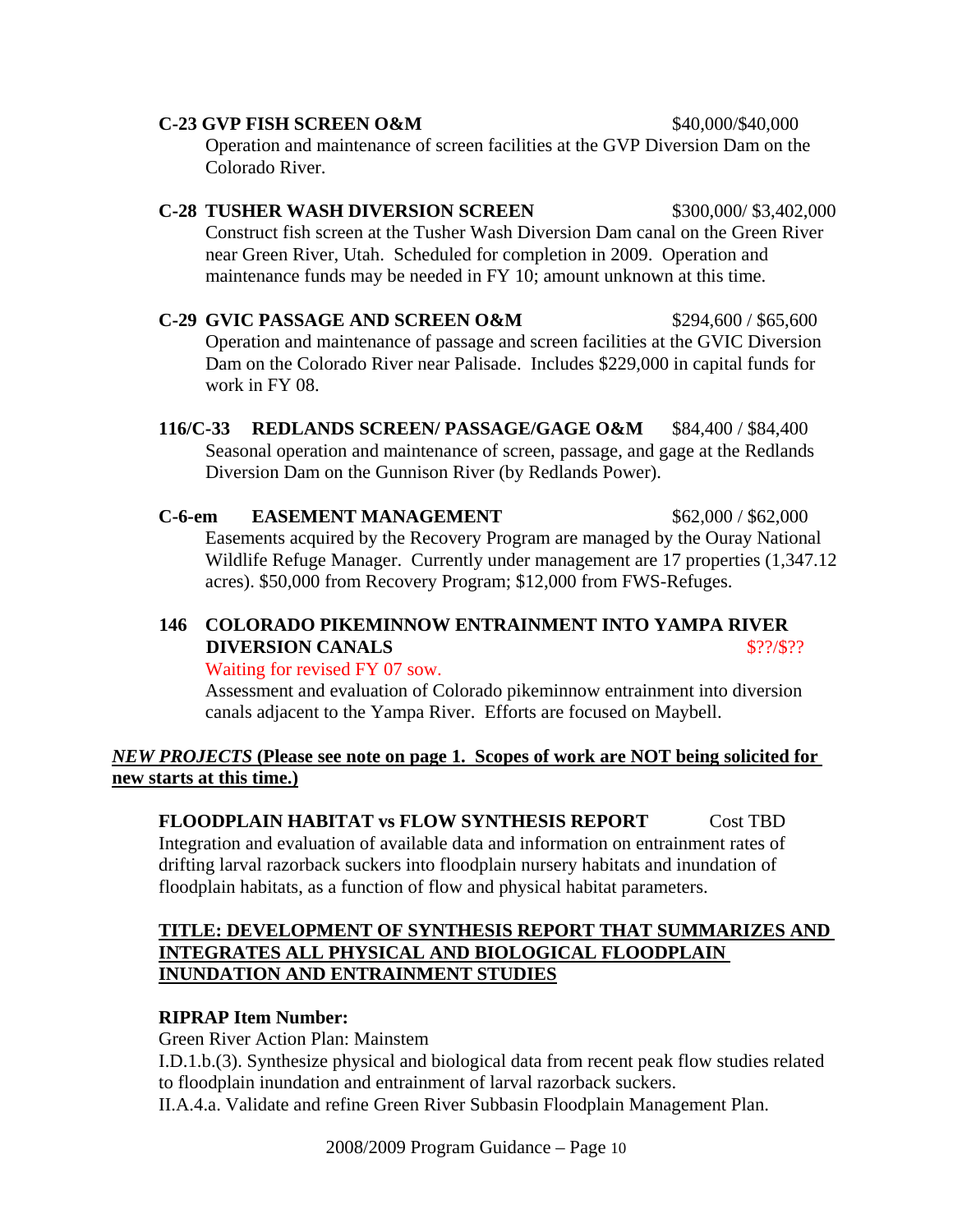**Rationale/Problem Statement:** A three-year study of entrainment and floodplain inundation is in its third year, and a final report is expected at the end of 2007. The results of this study should be evaluated to determine to identify what management actions are needed. Among the issues that should be addressed by the final report are the flows at which key floodplains with levee breaches become connected to the mainstem and inundated, entrainment rates at different flows, levee breach configuration that enhances larval entrainment, and the effect of river flows on associated channel geomorphology.

**Project Goals and Objectives:** The goal for this project is to develop a synthesis report that addresses the following hypotheses and information needs, and determine the need for additional studies.

The hypotheses to be evaluated and information needs to be filled include:

-Flow and stage at which floodplains with levee breaches become sufficiently inundated.

- -Frequency of floodplain inundation relative to the hydrologic cycle.
- -Persistence of floodplains after peak flows recede.
- -Rates of sediment deposition and erosion in breaches and floodplain depressions.
- -Entrainment and retention of larvae as a function of physical characteristics of floodplains.
- -Temporal relationships between drifting larvae and hydrology needed to entrain larvae in floodplains.
- -Area of terrace and depression floodplains at different flows.

-Benefits of lower peak flows for longer duration vs. higher peak flow for a shorter duration.

**Expected Products:** A synthesis report that summarizes and integrates all physical and biological floodplain inundation and entrainment studies, and that addresses the previously-stated goals, objectives and hypotheses.

**Recommended Approach/Methods:** Data collected on floodplain habitat connection and inundation (aerial photography, inlet surveys), sediment deposition and erosion in floodplain habitats, and entrainment studies should be integrated to determine how entrainment is affected by flow and physical characteristics of floodplain habitats (e.g., Western aerial photography, C-6 HYD physical evaluation of floodplain habitat, 85f sediment monitoring, evaluation of ecosystem restoration and management options for the Ouray NWR). The synthesis report will provide important information to determine the effectiveness of existing flow recommendations, and identify opportunities for refinement of flow management strategies to entrain larvae, provide sufficient floodplain nursery habitat, and maintain floodplain habitats over the long-term. As necessary, additional studies that address priority hypotheses and information needs should be planned for subsequent years. Scope of work will be reviewed by the Geomorphology Panel.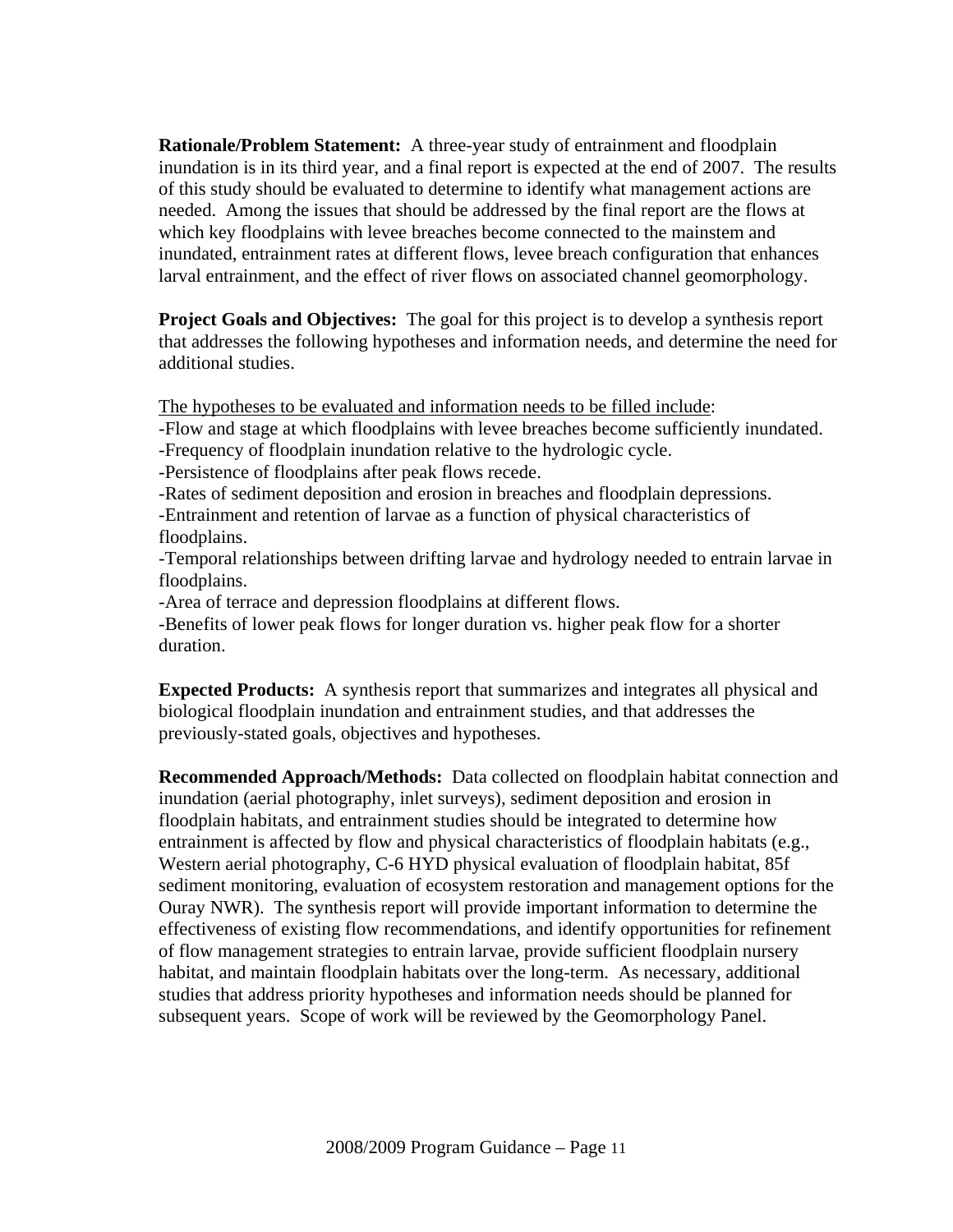**Schedule:** A final report for bead and larvae entrainment studies (C-6 rz/entr) is due at the end of 2007 (FY 2008). A final report for the sediment monitoring study (85f) is due in FY 2008. Therefore, the synthesis report should be started in FY 2008 and completed in FY 2009. The results of this synthesis should be used to determine the need for additional studies.

#### **Cost Range:** TBD.

#### **Literature Cited:**

- Green River Study Plan ad hoc Committee. 2007. Study plan for the implementation and evaluation of flow and temperature recommendations for endangered fishes in the Green River downstream of Flaming Gorge Dam. Upper Colorado River Endangered Fish Recovery Program, Denver, Colorado.
- Valdez, R.A., and P. Nelson. 2004b. Colorado River Subbasin Floodplain Management Plan. Final Report of R.A. Valdez and Associates, Inc., to Upper Colorado Endangered Fish Recovery Program.

====================================================================

**RAZORBACK SUCKER RECRUITMENT STUDY** Cost TBD. Evaluation of recruitment of young razorback suckers from floodplain nursery habitats and into the mainstem, beginning in 2008.

**TITLE:** EVALUATE SURVIVAL OF YOUNG AND MOVEMENT OF SUBADULT RAZORBACK SUCKERS FROM FLOODPLAINS INTO THE MAINSTEM IN RESPONSE TO FLOWS.

#### **RIPRAP Item Number:**

 Green River Action Plan: Mainstem I.D.1.a. Evaluate survival of young and movement of subadult razorback suckers from floodplains into the mainstem in response to flows.

II.A.4.a. Validate and refine Green River Subbasin Floodplain Management Plan.

**Rationale/Problem Statement:** The study "C6-rz recruitment" was approved in 2001 but was not completed. This study should be revisited and potentially revised if deemed appropriate to quantify the recruitment rates of subadult razorback suckers from floodplains into the mainstem, as a function of age and size class. Where appropriate, flows should be experimentally manipulated to ensure timely completion of studies with adequate consideration of the full range of recommended flows.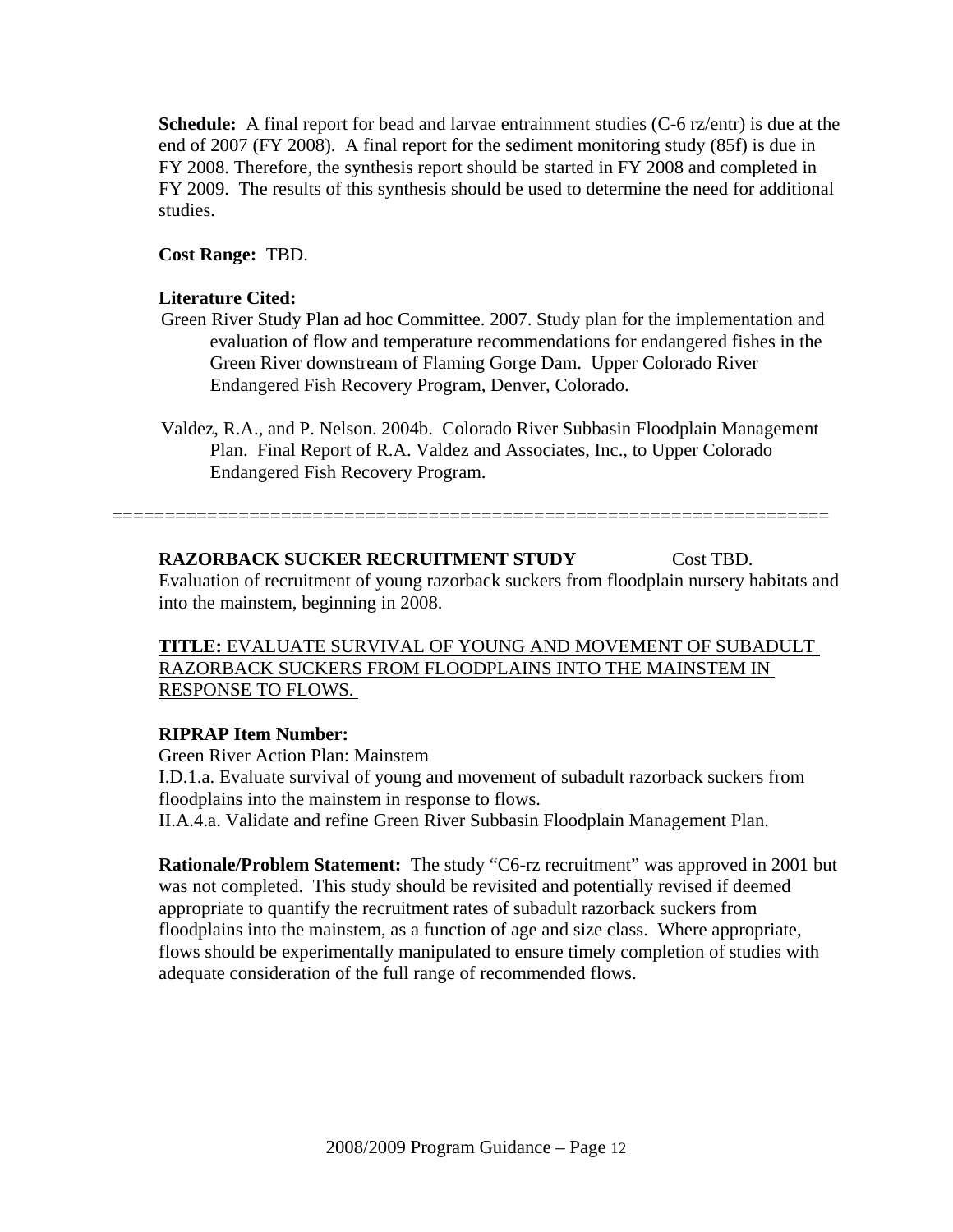**Project Goals and Objectives:** The purpose of this study should be to evaluate movement (i.e., recruitment) of razorback suckers from floodplain nursery habitats and into the mainstem. This study should evaluate persistence of floodplain habitat and habitat quality after peak flows recede, and include evaluation of survival of razorback suckers in floodplains through fall and winter. The continuation of this study should be contingent on the results.

The hypotheses to be evaluated and information needs to be filled include:

-Persistence of floodplains after peak flows recede.

 -Frequency of floodplain connection needed to recruit razorback sucker to the river. -Rates of movement into the river of subadult razorback suckers reared in floodplain nursery habitats.

-Quality of floodplain nursery habitats (including water quality, nonnative fish). -Intra- and inter-annual persistence of water in floodplains.

**Expected Products:** A final report that quantifies recruitment rates as a function of age and size classes of razorback suckers, and that addresses the previously-stated goals, objectives and hypotheses.

**Recommended Approach/Methods:** Known numbers of age and length classes of razorback sucker should be stocked into one or more floodplain wetlands. During connection with the river, the percentage of each age and size class leaving the floodplain for the river should be monitored and quantified. During the 3-year study, water may need to be pumped into the wetlands as necessary to ensure survival of the razorback suckers.

**Schedule:** The study should begin as an evaluation of floodplain nursery habitat availability and quality during the winter of 2007-2008 (FY 2008). Depending on the availability of hatchery-reared fish and peak flows of sufficient magnitude to inundate floodplain habitats, a study of survival and movement of subadult razorback suckers into the main stem river would be initiated and continued for three successive years. Assuming fish and flows are available in the spring of 2008, the study would continue through 2011. A final report would be prepared in the following year (2012).

#### **Cost Range:** TBD.

#### **Literature Cited:**

- Green River Study Plan ad hoc Committee. 2007. Study plan for the implementation and evaluation of flow and temperature recommendations for endangered fishes in the Green River downstream of Flaming Gorge Dam. Upper Colorado River Endangered Fish Recovery Program, Denver, Colorado.
- Valdez, R.A., and P. Nelson. 2004. Green River Subbasin Floodplain Management Plan. Final Report of R.A. Valdez and Associates, Inc., to Upper Colorado Endangered Fish Recovery Program.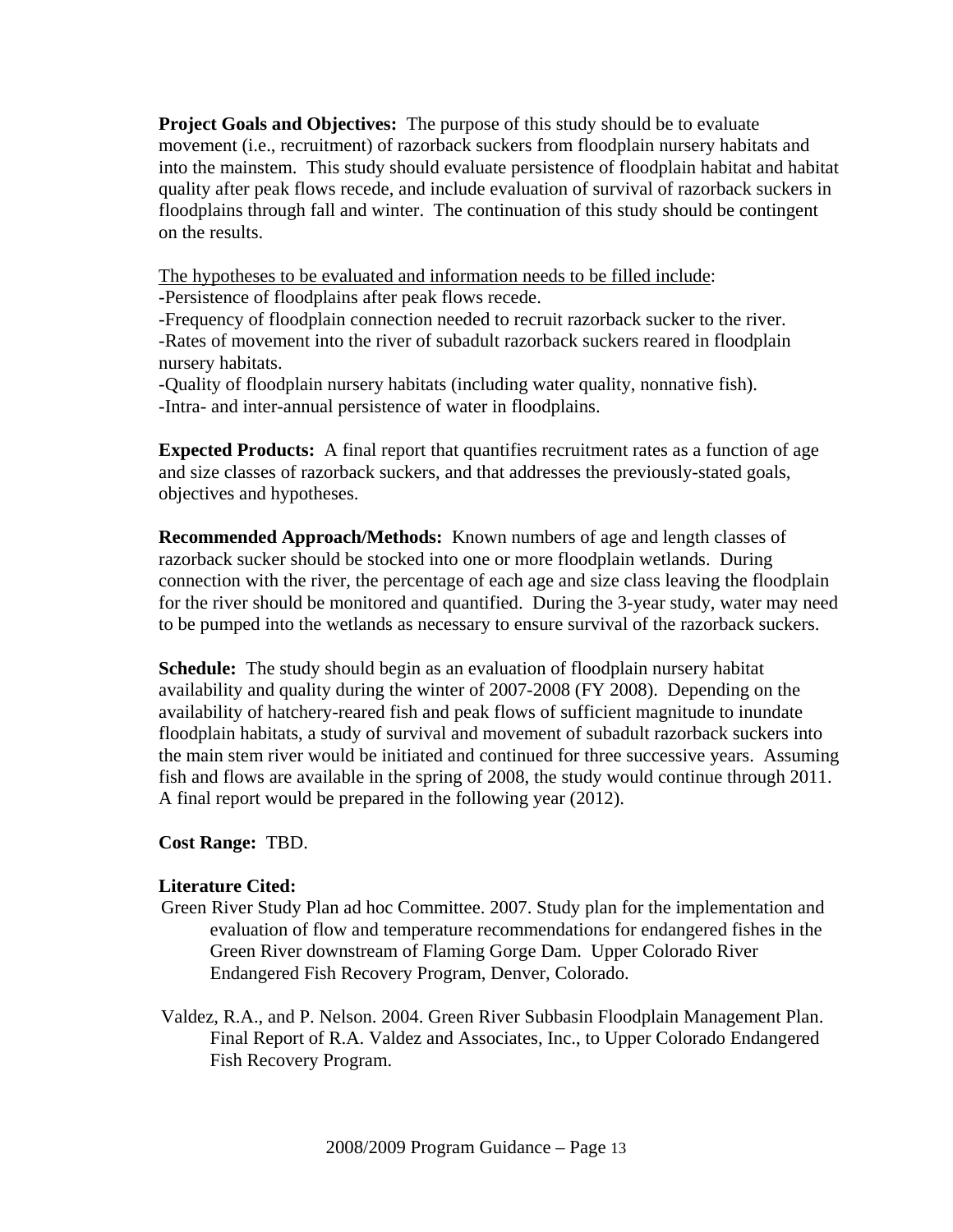#### *PLACEHOLDERS / ON HOLD*

#### C-6-hyd HYDROLOGY/GEOMORPHOLOGY \$0/\$0

Includes construction oversight at the Hot-Spot complex on the Colorado River; and post-construction evaluation of nursery habitats along the Green, Colorado, and Gunnison rivers (if flows available).

#### **C-6-const HABITAT RESTORATION (CONSTRUCTION)** \$0 / \$0

Restore Hot-Spot Complex on Colorado River near Grand Junction, Colorado.

#### *COMPLETED/DISCONTINUED PROJECTS*

#### **C-4c REDLANDS LADDER and GAGE O&M**

Reclamation's fish ladder start up and shut-down activities; monthly inspections; gage ratings; service and replacement of equipment; annual reports. Subsumed by project # 116/C-33 Redlands screen, passage and gage O&M.

#### **C-29a GVIC/GVP FISH SALVAGE**

Retrieve native fish from GVIC and GVP canals if screens not fully operated. If funds not needed, FWS will carry them over to the next fiscal year. Screens should now be fully operated.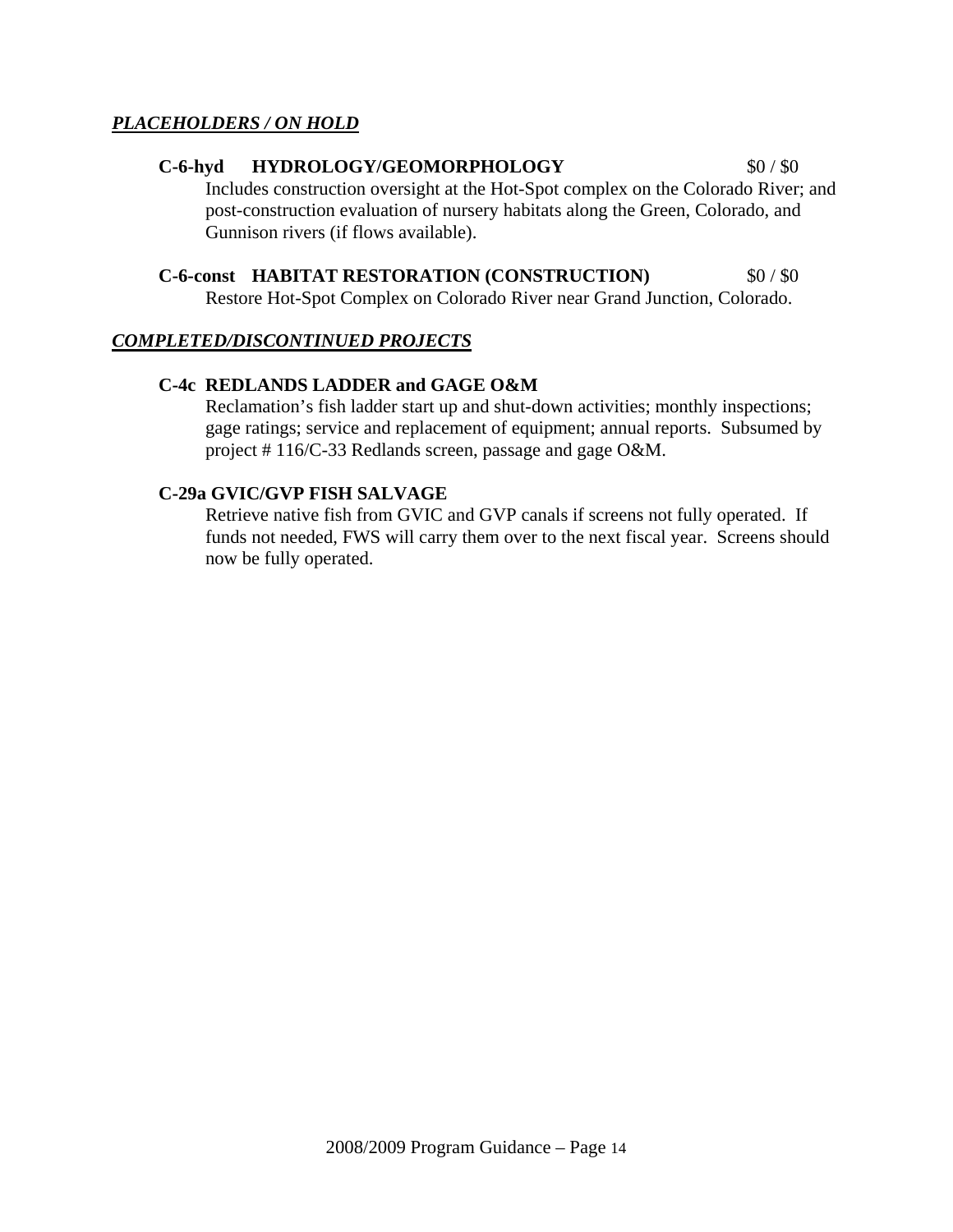#### **III. REDUCE NONNATIVE FISH AND SPORTFISH IMPACTS**

Nonnative fish management activities in FY 2008–2009 will be directed primarily toward: 1) removal/control of problematic nonnative fishes from river reaches occupied by the endangered fishes; 2) evaluation of species response to nonnative fish management activities; and 3) identification of sources of problematic nonnative fishes.

| <b>PROJECT</b> |       | <b>PROJECTED</b> |
|----------------|-------|------------------|
| <b>NUMBER</b>  | TITLE | FY 08/09 BUDGET  |

#### *ONGOING PROJECTS*

- **XX GREEN RIVER WHITE SUCKER REMOVAL \$0 / \$0** Pilot project to quantify hybridization among native sucker species and to prevent razorback sucker hybridization with white sucker. Funded outside the Recovery Program.
- **C-18/19 RESERVOIR SOURCES OF NONNATIVE FISH** \$38,909 / \$19,834 Isotope study to identify reservoirs which may be sources of problematic nonnative fishes within critical habitat of the upper Colorado River basin.
- **XX NONNATIVE FISH ESCAPEMENT FROM FLAMING GORGE** \$0 / \$0 The Recovery Program will coordinate with the Utah Division of Wildlife Resources (UDWR) and Reclamation to secure baseline information on spillway entrainment rates of nonnative fish at Flaming Gorge Dam. It is expected that UDWR will continue to collect data as part of their annual monitoring programs, and these data will be used to determine rates of entrainment from the reservoir. Sampling immediately following spill events should also be conducted as a means to assess entrainment and escapement of nonnative species. Results of the isotope study (Project C18/19) should be evaluated in reference to reservoir entrainment rates.

#### **C-20 HIGHLINE LAKE NET O&M** \$3,000 / \$3,000

O&M from Colorado additional in-kind funds.

#### *ONGOING PROJECTS NEEDING REVISION*

All of these nonnative fish control activities may require revision based on the outcome of previous years' work.

- **98a MIDDLE YAMPA PIKE & BASS TRANSLOCATION** \$112,600 / \$116,000 Removal and translocation of northern pike and smallmouth bass from the middle Yampa River by CDOW.
- **98b UPPER YAMPA PIKE TRANSLOCATION** \$149,800 /\$154,300 Removal and translocation of northern pike from the upper Yampa River between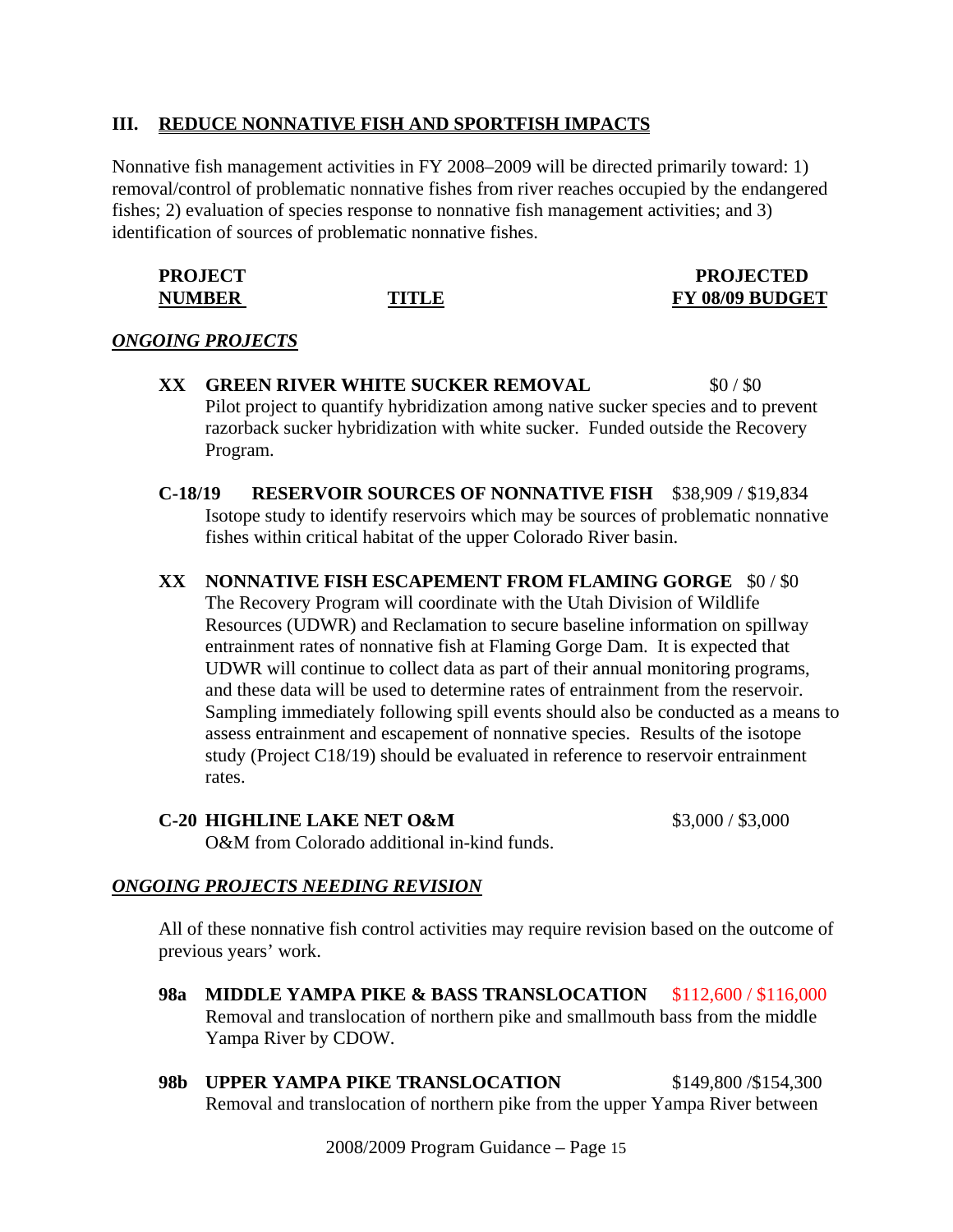Hayden and Craig.

- **110 LOWER YAMPA BASS MANAGEMENT** \$123,200 / \$126,900 Removal of smallmouth bass from the lower Yampa River to sufficiently reduce their abundance and minimize predatory and competitive impacts on growth, recruitment, and survival of resident humpback chub.
- **115 LODORE/WHIRLPOOL FISH COMMUNITY RESPONSE** \$84,400/\$77,500 Removal of smallmouth bass and northern pike from the upper Green River and monitoring the response of fish communities.
- **123 GREEN RIVER BASS & PIKE MANAGEMENT** \$318,400/\$328,000 Removal of smallmouth bass and northern pike (and white sucker) from the Green River.
- **125 MIDDLE YAMPA BASS & PIKE TRANSLOCATION** \$193,000 / \$198,800 Removal and translocation of smallmouth bass and northern pike from the middle Yampa River by CSU.
- **126a COLORADO RIVER CENTRARCHID MGMT.** \$138,200/\$126,400 Removal of centrarchids from the Colorado River by USFWS.
- **126b COLORADO RIVER CENTRARCHID MGMT.** \$12,000/\$12,400 Removal of centrarchids from the Colorado River by CDOW.
- **140 YAMPA FISH RESPONSE TO NONNATIVE REMOVAL** \$46,500/\$47,800 Study to determine response of small-bodied fishes, and native and endangered fishes to Yampa River nonnative fish management activities.
- **144 GREEN RIVER RESPONSE TO NONNATIVE REMOVAL \$34,200/\$35,200** Study to determine response of small-bodied fishes, and native and endangered fishes to Greeen River nonnative fish management activities.

#### *COMPLETED/DISCONTINUED PROJECTS*

- **119 ESCAPEMENT FROM STARVATION RESERVOIR** Evaluation of sportfish escapement from Starvation Reservoir. Final report completed in January 2007.
- **109 MIDDLE GREEN PIKE MANAGEMENT** Northern pike removal subsumed by project #123 smallmouth bass removal in 2007.
- **124 DUCHESNE NONNATIVE FISH MANAGEMENT** Removal of channel catfish, smallmouth bass, and northern pike from the Duchesne River. Efforts moved to project #123 smallmouth bass removal in 2007.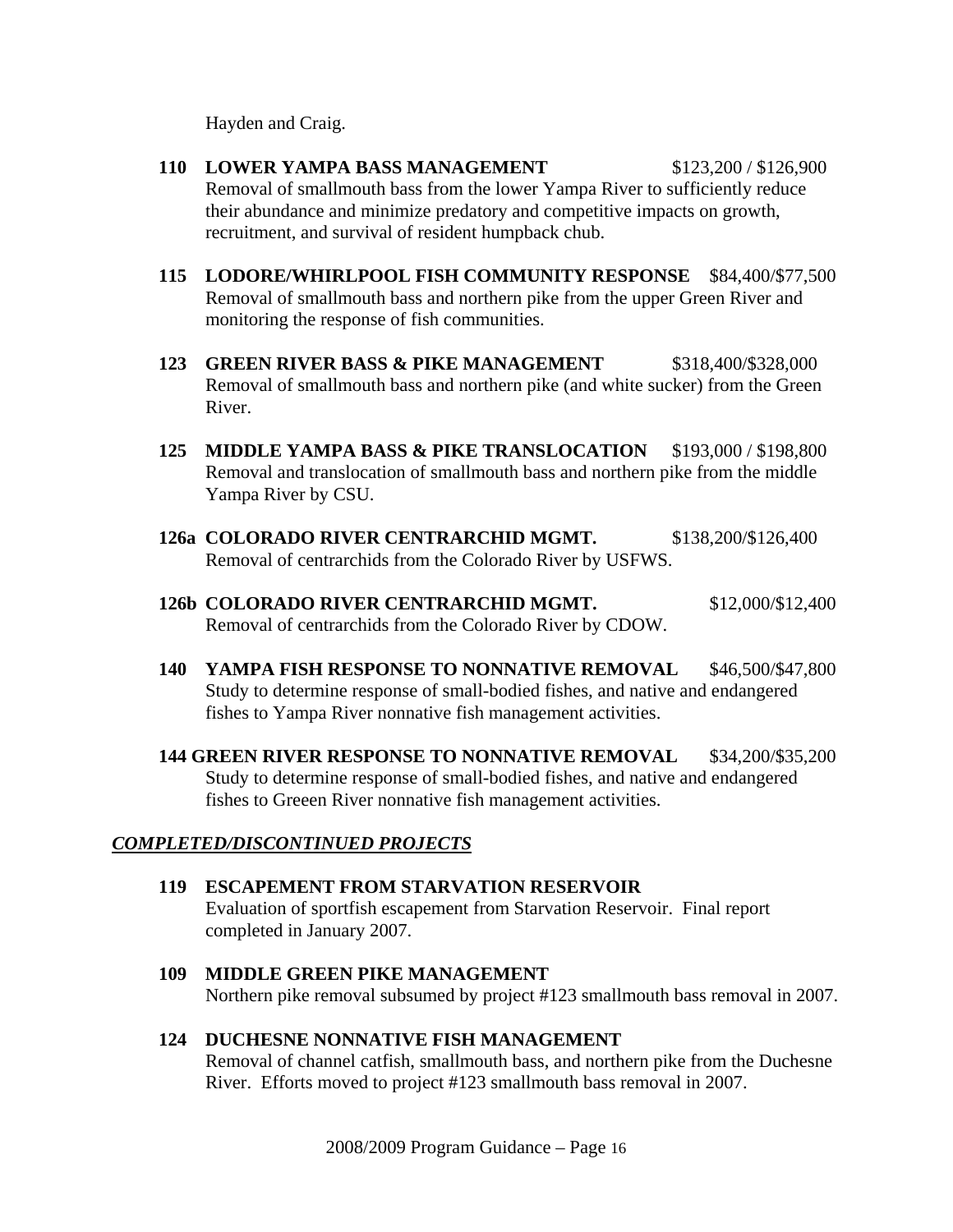# **143 YAMPA RIVER NORTHERN PIKE SOURCES**

Study to determine sources of northern pike that immigrate into critical habitat of the Yampa River. Project final report due in 2007.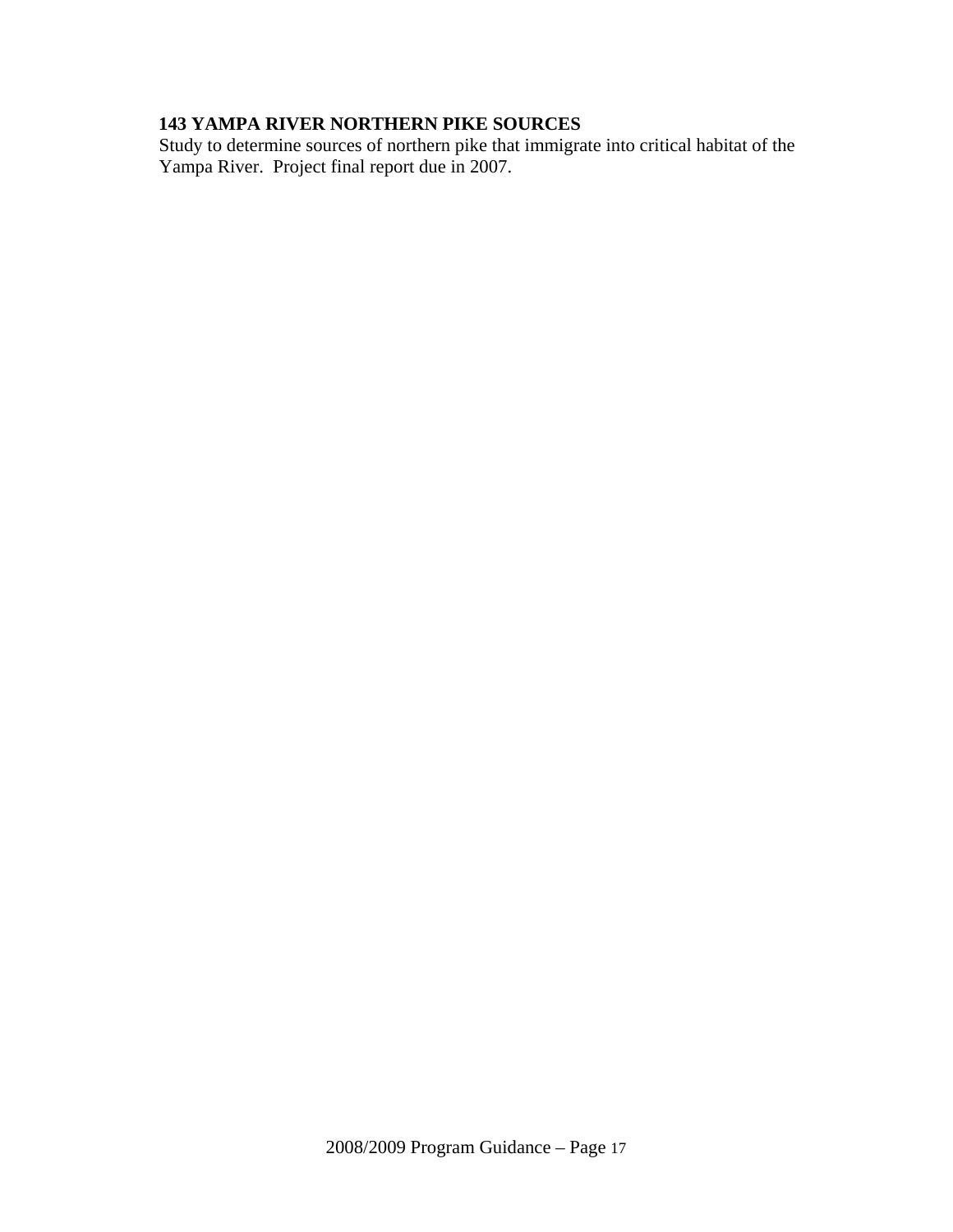#### **IV. PROPAGATION & GENETICS MANAGEMENT**

The goals of Propagation and Genetics management are: to prevent immediate extinction of any endangered Colorado River fish stocks; to conserve genetic diversity of wild endangered fish stocks through recovery efforts; to maintain genetic diversity in captive-reared endangered fish broodstock that is similar to that of the wild stock used as founders; and to produce genetically sound offspring for augmentation efforts.

#### **PROJECT PROJECT PROJECT PROJECT PROJECT PROJECT PROJECT PROJECT PROJECT PROJECT PROJECT PROJECT PROJECT PROJECT PRO NUMBER TITLE FY 08/09 BUDGET**

#### *ONGOING PROJECTS*

# **29a GRAND VALLEY ENDANGERED FISH FACILITY** \$414,000 / \$426,400 Utilities at 24-Road Hatchery (Bureau of Reclamation) \$ 41,200 / \$ 42,400 Operation and maintenance of Horsethief Ponds, 24-Road Hatchery and several grow out ponds through out the Grand Valley. No pond leases due in FY08 or FY09.

#### **29b OURAY NATIONAL FISH HATCHERY** \$475,000 / \$475,000 Well Maintenance (Bureau of Reclamation)  $\qquad$  \$ 5,000 / \$ 5,000 Operation and maintenance of Ouray National Fish Hatchery (Fish and Wildlife Service dollars)

# **29c WAHWEAP STATE FISH HATCHERY** \$230,900 / \$237,800 Operation and maintenance of Wahweap Fish Hatchery to raise bonytail and maintain backup razorback sucker broodstock

#### **29d MUMMA NATIVE AQUATIC SPECIES RESTORATION FACILITY** \$ 79,500 / \$ 81,900

Operation and maintenance of W.J. Mumma Native Aquatic Species Restoration Facility to raise and stock bonytail in Colorado waters of the Upper Colorado River Basin.

#### **TAGs PIT TAGS FOR STOCKED FISH** \$ 50,000 / \$150,000

Sufficient tags were purchased in 2006 to carry through the 2007 stocking year. Approximately 50,000 tags are needed if the stocking targets are met for razorback sucker and bonytail. The Bureau of Reclamation contract with Biomark has a cost of \$3/tag, realizing a \$150K annual cost. Funds in FY07 will be used to purchase \$100K worth of tags and equipment, so the expense in FY08 will be reduced to \$50K to make up the difference. FY09 returns to the annual cost of \$150K.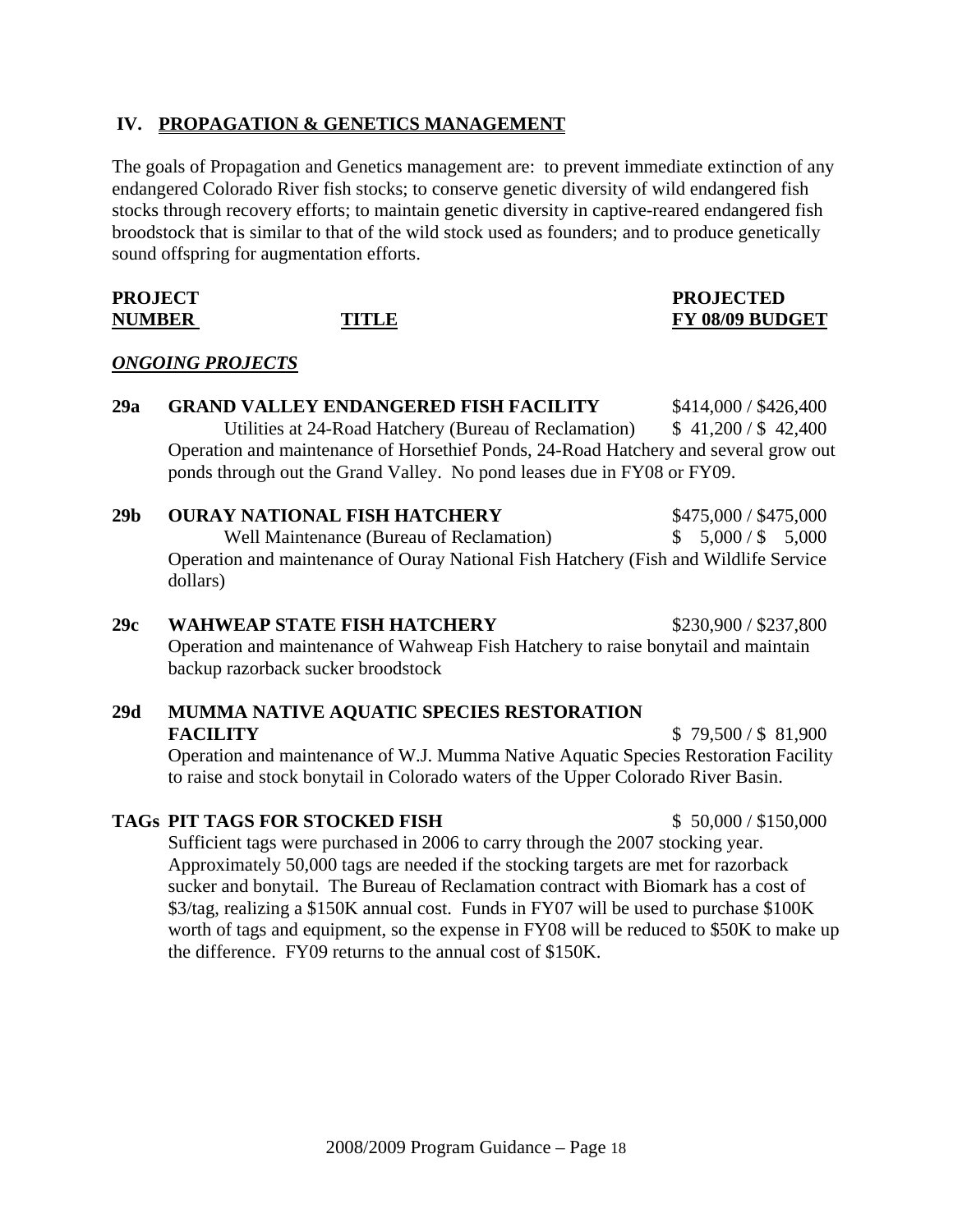#### *ONGOING PROJECTS NEEDING REVISION*

### **TITLE: SURVIVAL OF** *GILA* **SPP. REMOVED FROM THE YAMPA AND GREEN RIVERS**.

A Scope of Work has been submitted to the National Park Service for researching the survival of *Gila* spp. taken from Yampa and Green rivers within Dinosaur National Monument to 2 hatchery facilities of varying distance. However, no funding was associated with this project.

#### *COMPLETED/DISCONTINUED PROJECTS*

#### **CONTINGENCY**

Emergency funds to support facilities that may have circumstances outside their operational budgets. Not included in FY 08 due to limited funds.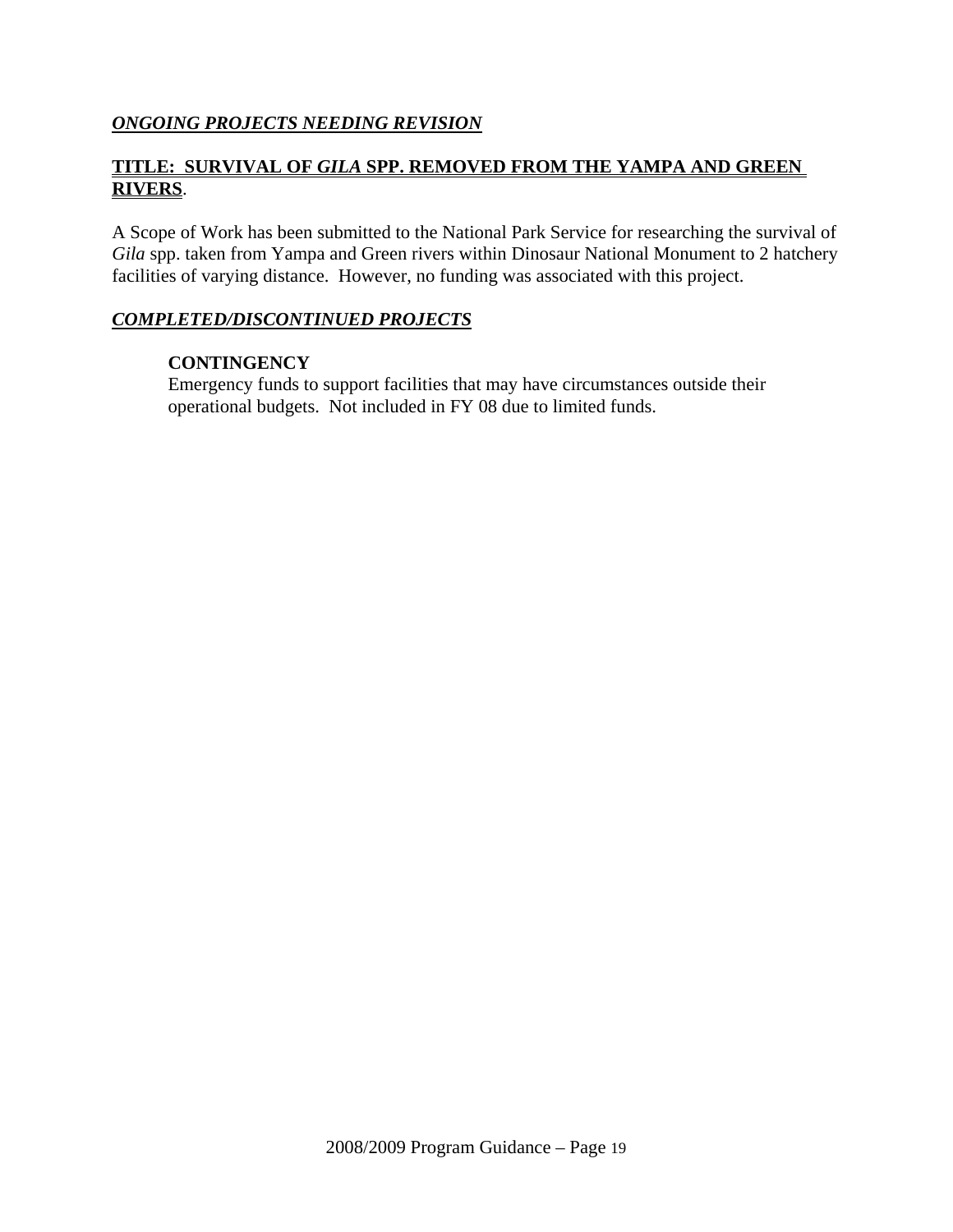#### V. **RESEARCH, MONITORING, & DATA MANAGEMENT**

Population estimates were designed at the beginning to give 3-years of information and then allow the population to rest. For Colorado pikeminnow, the schedule is now 3 years of sampling followed by 2 years of rest, then repeating. For humpback chub, the schedule is now 2 years of sampling followed by 2 years of rest, then repeating.

Population estimates schedule since 1998 by calendar year and projected.

| Species/River                  | 98 | 99 | 0 <sup>0</sup> | $\Omega$ | 02 | 03 | 04 | 05 | 06 | 07       | 08             | -09        | 10 |
|--------------------------------|----|----|----------------|----------|----|----|----|----|----|----------|----------------|------------|----|
| C. pikeminnow/ Colorado River  |    |    |                |          |    |    |    |    |    |          |                |            |    |
| C. pikeminnow/ Green River     |    |    | $\ast$         |          |    |    |    |    |    |          |                |            |    |
| Humpback Chub/ Yampa           |    |    |                |          |    |    |    |    |    | Research |                |            |    |
| Humpback Chub/ Desolation/Grey |    |    |                |          |    |    |    |    |    | $O-S$    | $\Omega$       |            |    |
| Humpback Chub/ Black Rocks     |    |    |                |          |    |    |    |    |    |          | $O_S$          | $\Omega$   |    |
| Humpback Chub/Westwater        |    |    |                |          |    |    |    |    |    |          | 0 <sup>5</sup> | $\Omega$   |    |
| Humpback Chub/ Cataract        |    |    |                |          |    |    |    |    |    |          |                | <b>TBL</b> |    |

\* *Only the Middle Green was done in 2000, the entire Green River was begun in 2001.* 

*Research means we will attempt to bring humpback chub from the Yampa population into captivity. The "s" and "o" stand for September and October, respectively, demonstrating the overlap of the Federal Fiscal Year.*

#### PROJECT PROJECTED **PROJECTED NUMBER TITLE FY 08/09 BUDGET**

#### *ONGOING PROJECTS*

- **15 LARVAL FISH IDENTIFICATION AND CURATION** \$ 52,736 / \$ 54,318 Larval fish identification and curation of museum specimens.
- **16 DATABASE MANAGEMENT** \$ 41,100 / \$ 42,330 Maintenance of data collected by Recovery Program and associated projects.
- **121a SURVEY FOR LARVAL RAZORBACK SUCKER IN GUNNISON AND COLORADO RIVERS (***WRITE-UP***)** \$ 21,450 / \$ 0 Sampling backwaters and other larvae associated habitats in the Gunnison and Colorado rivers.
- **128 GREEN RIVER COLORADO PIKEMINNOW POPULATION ESTIMATE** \$356,100 / \$56,000 Three pass mark-recapture sampling for Colorado pikeminnow throughout the Green River and its major tributaries (Calendar Years: 2006—2008).
- **132 HUMPBACK CHUB POPULATION ESTIMATE WESTWATER CANYON 5 50,000 / \$ 69,400**

Three pass mark-recapture sampling for humpback chub through Westwater Canyon in sequence with Black Rocks (Calendar Years: 2008—2009; FY07—09: assumes \$44,300 in FY07).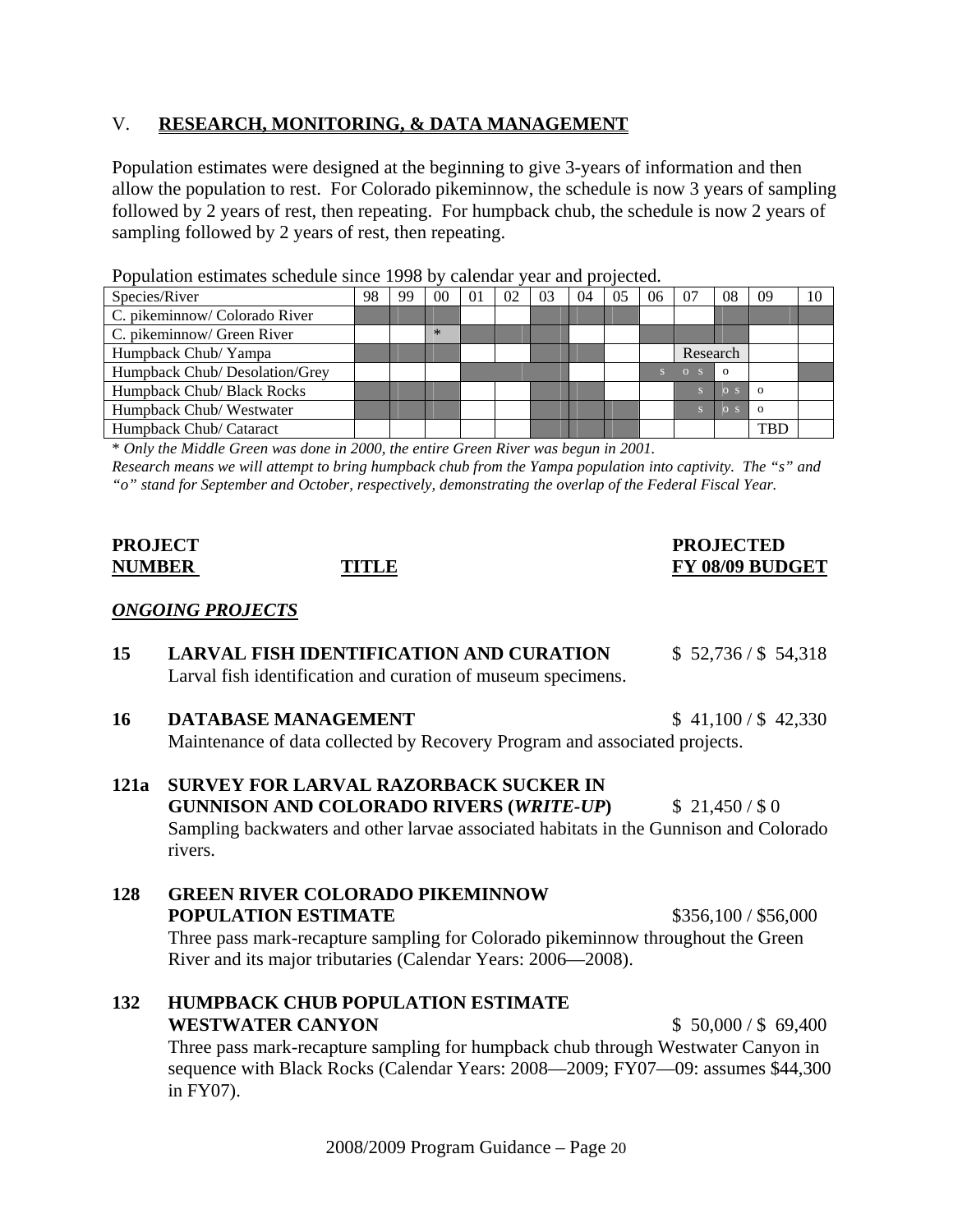**149 CYPRINID COMPUTER KEY** \$ 24,602 / \$ 29,079 Development of computerized cyprinid key to aid in the identification of larval cyprinids. (Assumes \$50,000 available from San Juan Program in FY07 to be carried over, or available from FY08 budget)

#### *ONGOING PROJECTS NEEDING REVISION*

#### **22f YAMPA AND MIDDLE GREEN RIVERS LARVAL ABUNDANCE** \$108,900 / \$112,100

(est. based on FY 07, may increase) (Relationship to RIPRAP: Green River, I.D.1.c.(1) Conduct annual monitoring of larval razorback suckers and analyze historic monitoring data.)

From the Green River study plan (Numbers 3 and 5), revise 22f to include:

- Project 22F (annual larval monitoring) should be revised to include an evaluation of temporal patterns of larval presence in the river and the relationship of larval presence to flow and temperature conditions. Monitoring would continue indefinitely. The need for modifications of monitoring protocols and the need for continued monitoring would be evaluated periodically.
- Perform analysis of historical monitoring data (2001 and later) to determine temporal patterns of larval presence in the river and the relationship of larval presence to flow, sediment, and temperature conditions. This project should be started in FY 2008 and completed in FY 2009.
- Annual monitoring of Colorado pikeminnow is ongoing, and used to determine timing and duration of spawning by Colorado pikeminnow and presence and abundance of larvae in the system as measured by capture of larvae downstream of spawning areas in the lower Yampa River. Monitoring would continue indefinitely. The need for modifications of monitoring protocols and the need for continued monitoring would be evaluated periodically.

#### **127 UPPER COLORADO RIVER COLORADO PIKEMINNOW POPULATION ESTIMATE** \$165,000 / \$170,000

Beginning of 3 year, 3-pass mark-recapture sampling in the Colorado and Gunnison rivers to estimate the Colorado pikeminnow population.

#### **129 HUMPBACK CHUB POPULATION ESTIMATE DESOLATION/GREY CANYONS** \$ 20,600/\$ 0

Do not conduct a third year of sampling to get in synch with 2-year on, 2-year off schedule. Write-up of 2006—2007 sampling. Analyses should determine if a fourth pass should be conducted when the project begins again in 2010.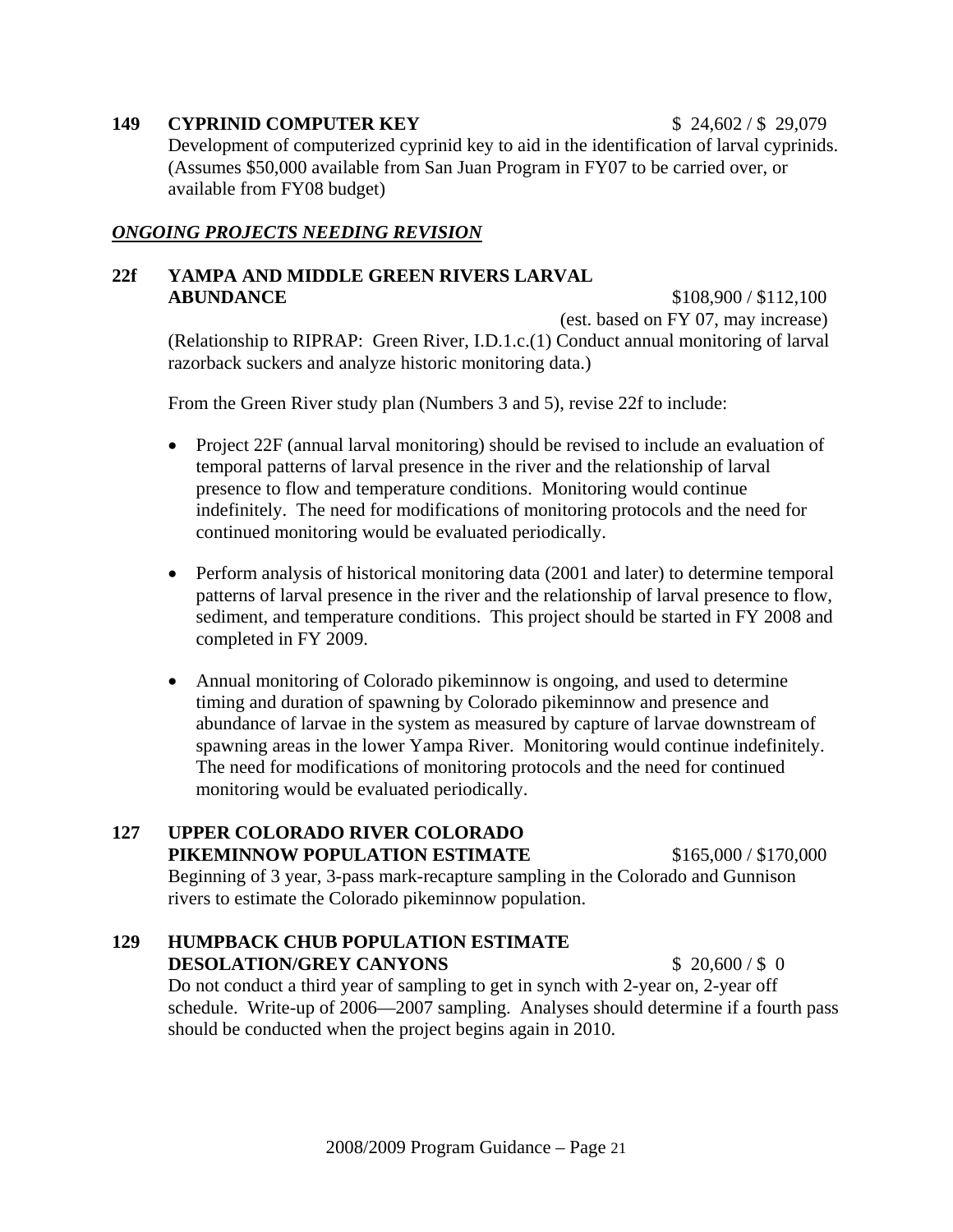# **131 HUMPBACK CHUB POPULATION ESTIMATE**

**BLACK ROCKS** \$ 42,800 / \$ 35,000 Three pass mark-recapture sampling for humpback chub through Black Rocks (Calendar Years: 2008—2009; FY07—09: assumes \$39,900 in FY07).

#### **138 YOUNG-OF-YEAR COLORADO PIKEMINNOW MONITORING FINAL REPORT**  $\qquad$  **\$ 30,000/\$ 0** *Continued monitoring*  $\frac{1}{2}$  66,412

From the Green River study plan: Annual age-0 Colorado pikeminnow monitoring is ongoing, and a final report on monitoring results is due in August 2008. This report will use past and current data to evaluate the relationship of age-0 Colorado pikeminnow size and relative numbers to backwater characteristics, flow, and temperature. Study plan also recommends continuing project #138.

#### **New07 SURVIVAL RATES OF STOCKED RAZORBACK SUCKER** \$ 21,018 /\$ 0

Use of recapture information to provide a survival estimate of stocked razorback sucker throughout the basin. Revise to first perform a crude population estimate (order of magnitude), to determine if stocking plan needs to be revised.

#### *NEW PROJECTS* **(Please see note on page 1. Scopes of work are NOT being solicited for new starts at this time.)**

#### **FY09 New Start:**

### **EFFECT OF BASEFLOW VARIABILITY ON BACKWATERS**

As mentioned under Project 138 above, a report synthesizing young-of-year monitoring with environmental variables is due August 2008. In addition, the Research Framework (Project 145) will have been completed in 2007. These two projects are a first step in integrating information to determine the effects of baseflow variability on backwaters. This new start should begin once these reports are final synthesizing the data collected under each project, therefore, this project should begin in FY09.

#### **TITLE: DATA INTEGRATION: YOUNG-OF-YEAR COLORADO PIKEMINNOW ABUNDANCE AND CONDITION, RESPONSE OF NATIVE FISH TO NONNATIVE PREDATOR REMOVAL, AND BACKWATER TOPOGRAPHY.**

#### **RIPRAP Item Number: Green River, I.D.1.e.(4) Integrate biological and physical data on backwaters.**

#### **Rationale/Problem Statement:**

2008/2009 Program Guidance – Page 22 The Green River Study Plan recommends a study to evaluate the effect of base flow variability on backwater habitat maintenance and quality. This study should begin as a synthesis of physical and biological information already collected in Reaches 2 and 3, including evaluating potential links between past and recent physical measurements and Colorado pikeminnow age-0 monitoring. This ongoing work should be evaluated to refine, as necessary, studies to gain a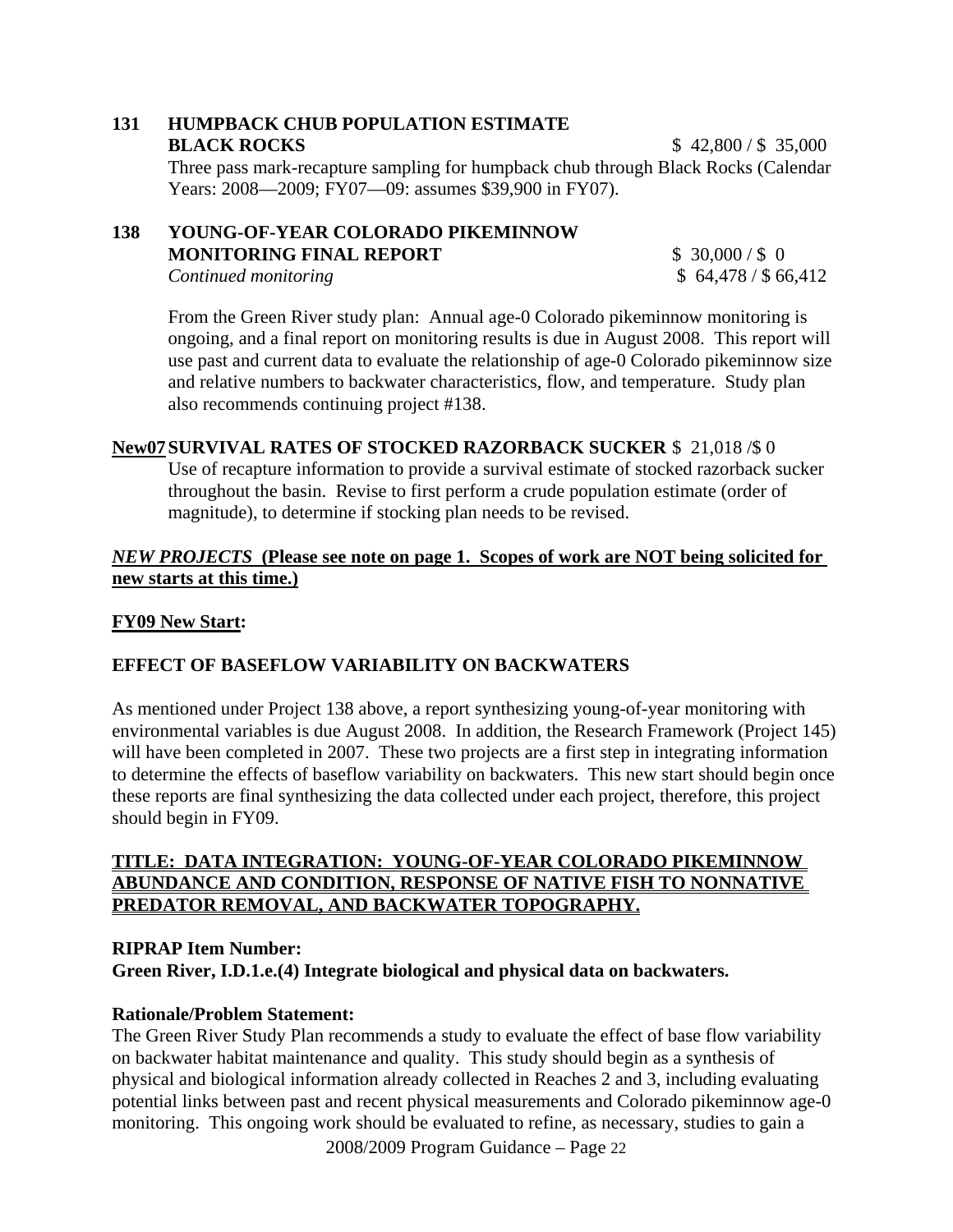better understanding of how base flows and base flow variability affect backwater maintenance and quality in Reaches 2 and 3.

Western's annual studies of backwater topography in the Ouray reach are relevant to this evaluation and should be used to determine how base flow variability affects physical habitat characteristics (depth, volume, surface area). Integration of the backwater topography information with concurrent age-0 Colorado pikeminnow monitoring should be explored as a way to link biological information with backwater variability. Upon completion of existing data synthesis and integration, the need for continuation of studies or additional studies to quantify other habitat characteristics (e.g., temperature and productivity) should be determined.

Past studies have documented fish communities in backwater habitats, but there has been little integration of these data, and little attempt to determine the relationship between fish communities and flow. This recommended study should synthesize physical and biological information already collected on backwaters to better understand physical habitat relationships and fish communities. Age-0 monitoring currently collects samples of fish from backwaters. Project 144 (native response to nonnative control) supplements age-0 Colorado pikeminnow monitoring with additional information on fish communities in backwaters.

### **Project Goals and Objectives:**

This study should integrate available information from Projects 138, 144 and Western's backwater topography and link backwater fish communities, including age-0 Colorado pikeminnow, with the physical condition of backwaters and ultimately with base flow conditions.

It should address the hypotheses identified in the Green River Study plan:

- Effect of base flow variability (within-day, within-season, within-year, between years) on backwater quality in Reach 2 (U18: The effect of base flow variability (within-day, withinseason, within-year, between years) on backwater habitat quality (e.g., temperature, productivity) (U.S. Department of the Interior and Western Area Power Administration 2005).).
- The effect of base flows on nonnative fish populations in Reach 2 (U21: The effect of base flows on nonnative fish populations (Muth et al. 2000).).
- Base flows in summer and autumn scaled to hydrologic condition favor formation of backwaters in Reach 2 (A8: Base flows in summer and autumn scaled to the hydrologic condition favor the formation of backwaters and other low-velocity shoreline nursery habitats (Muth et al. 2000).).
- Maintenance of mean base flow within recommended levels of season and daily flow variability will promote favorable backwater conditions in Reach 2 (A9: Maintenance of the mean base flow within recommended levels of seasonal and within-day flow variability throughout summer, autumn, and winter will promote favorable conditions for all life stages of endangered fishes that use low-velocity habitats (Muth et al. 2000).).
- The effect of base flow variability (within-season, within-year, between years) on backwater habitat quality in Reach 3 (U24: The effect of base flow variability (within-season, withinyear, between years) on backwater habitat quality (e.g., temperature, productivity) (U.S. Department of the Interior and Western Area Power Administration 2005).).
- Habitat conditions at beginning of baseflow period in Reach 2 (information need).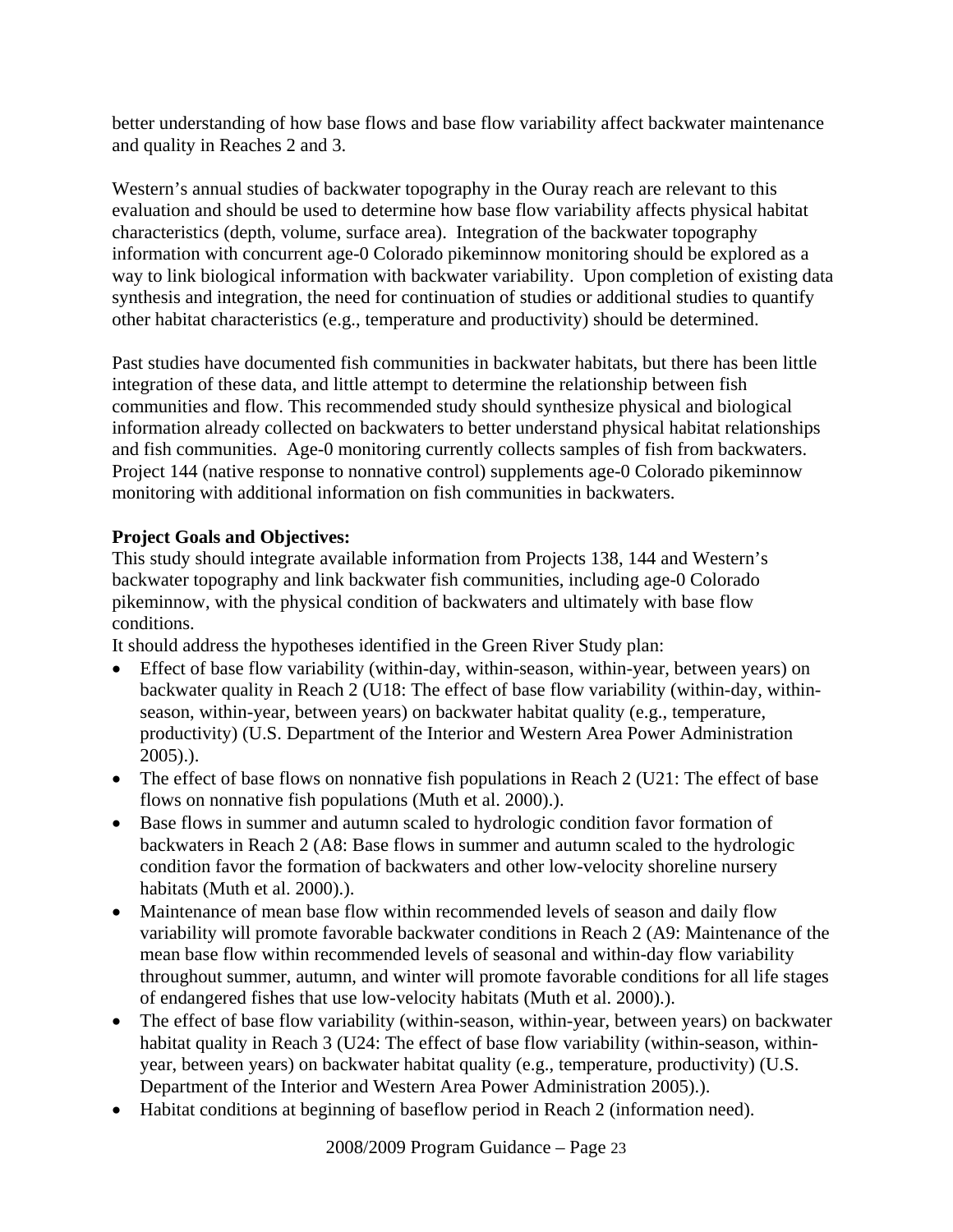#### **Expected Products:**

A final report that integrates available information from Projects 138, 144 and Western's backwater topography and links backwater fish communities, including age-0 Colorado pikeminnow, with the physical condition of backwaters and ultimately with base flow conditions. The final report should include recommendations that will allow the Biology Committee to decide on the need for additional or continued studies to fill information needs and address uncertainties

#### **Recommended Approach/Methods:**

Data from projects 138, 144, and Western's backwater topography should be evaluated, integrated and analysized to determine relationships and other information that links the biological and physical conditions of backwaters and ultimately to base flows.

#### **Schedule:** FY09

**Cost:** To Be Determined

#### **Literature Cited:**

- Muth, R.T., L.W. Crist, K.E. LaGory, J.W. Hayse, K.R. Bestgen, T.P. Ryan, J.K. Lyons, R.A. Valdez. 2000. Flow and temperature recommendations for endangered fishes in the Green River downstream of Flaming Gorge Dam. Upper Colorado River Endangered Fish Recovery Program, Denver, Colorado.
- U.S. Department of the Interior and Western Area Power Administration. 2005. Biological Assessment on the operation of Flaming Gorge Dam. U.S. Department of the Interior, Bureau of Reclamation, and Western Area Power Administration, Salt Lake City, Utah.

#### *PLACEHOLDERS*

#### **FY 09 NEW START:**

#### **TITLE: REMOTE SENSING OF RAZORBACK SUCKER NEAR A SPAWNING BAR IN THE GREEN RIVER.**

#### **RIPRAP Item Number: Green River: V.D. Conduct population estimate for razorback sucker.**

#### **Rationale/Problem Statement:**

Hatchery raised and stocked razorback sucker have been detected and monitored through telemetry, along with wild razorback sucker, at the Jensen spawning bar (Modde et al. 2005). Stocked fish have been implanted with the 134.2 kHz Passive Integrated Transponder (PIT) tag since 2004. Flat plate antenna technology is designed to work with 134.2 kHz PIT tags and should be able to remotely detect fish when they swim above the antenna.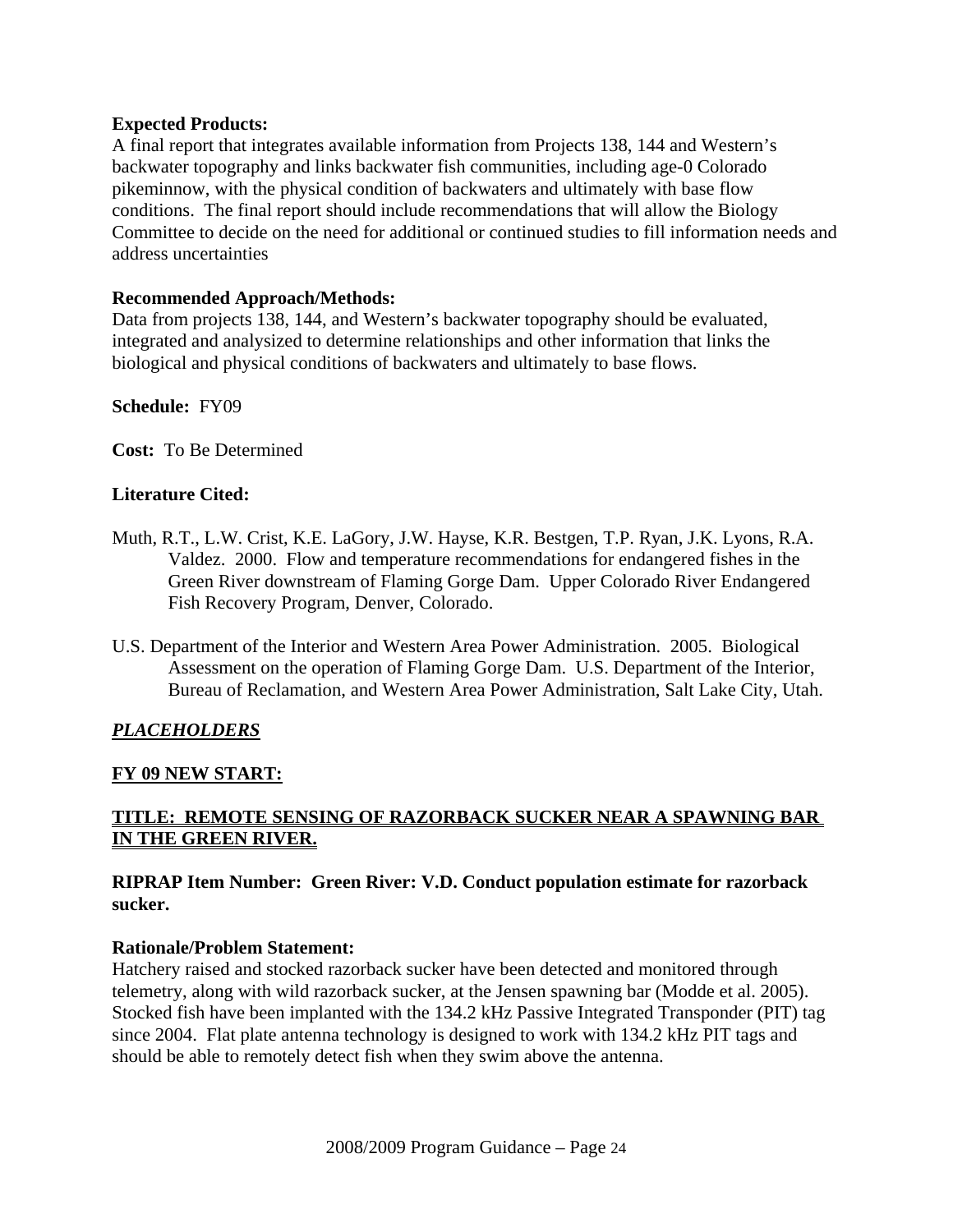#### **Project Goals and Objectives:**

The goal is to place flat antenna technology on the Jensen spawning bar to remotely detect stocked razorback sucker.

**Expected Products:** A final report identifying the numbers of stocked fish that were detected on the spawning bar.

#### **Recommended Approach/Methods:**

The narrowest width of the river over the spawning bar appears to be approximately 40 m (130 ft; determined from Modde et al. 2005). The flat plate antennas are 27" x 13" outer dimensions. If an array of antennae are aligned across this narrow, then 6 flat plate antennae could capture almost 10% of the width. The antennae should be deployed by 15 April 2009 and left until 15 June 2009.

#### **Schedule:** FY09

**Cost:** To be determined.

#### **Literature Cited:**

Modde, T., Z.H. Bowen, and D.C. Kitcheyan. 2005. Spatial and temporal use of spawning site in the middle Green River by wild and hatchery-reared razorback sucker. Transactions of the American Fisheries Society 134: 937—944.

#### *COMPLETED/DISCONTINUED PROJECTS*

# **121b GUNNISON RIVER SURVEY FOR STOCKED FISH**

Discontinued to provide more effort on nonnative fish removal in the Upper Colo. River.

#### **130 HUMPBACK CHUB POPULATION ESTIMATE CATARACT CANYON**

The data is too sparse and population is too small to provide a mark-recapture estimate, recommend revising to a catch-per-unit effort and periodicity to be determined or recommended from report.

#### **133 HUMPBACK CHUB POPULATION ESTIMATE YAMPA CANYON**

Catch per unit effort (CPUE) will be used as a surrogate to mark-recapture population estimates. As part of fish composition (Project Numbers 115, 140, and 144) and nonnative fish removal (Project Numbers 110 and 123), CPUE of the Yampa Canyon humpback chub population can be attained.

#### **145 RESEARCH FRAMEWORK**

Should be completed in FY07.

**146 STANDARDIZED ELECTROFISHING FLEET** 

Should be completed in FY07.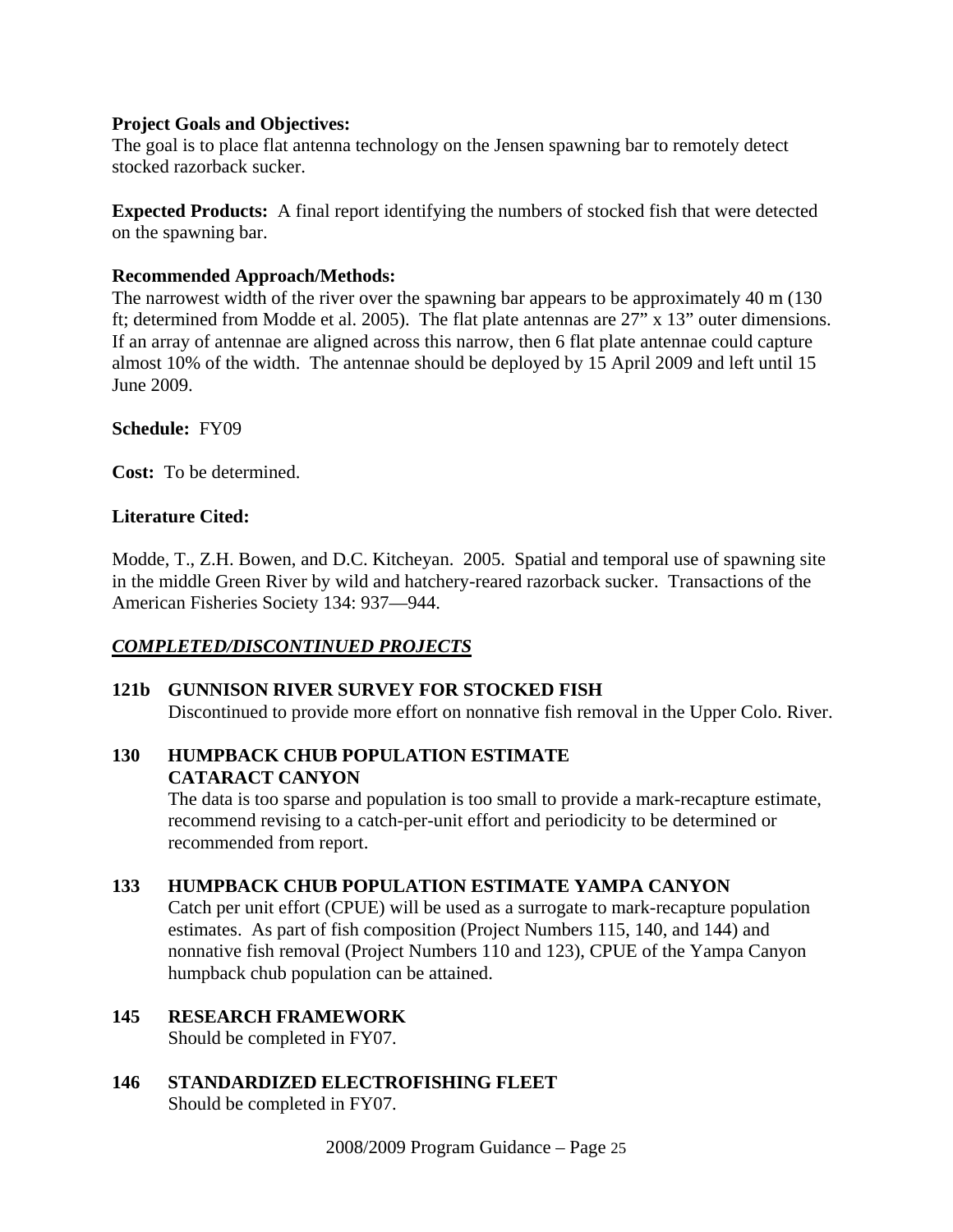#### VI. **INFORMATION, EDUCATION, & PUBLIC INVOLVEMENT**

A strategic, multi-faceted information and education program is being implemented to: develop public involvement strategies at the beginning of any and all projects; educate target audiences (including the public and elected officials) about endangered fish and increase their understanding of and support for the recovery of these fish at local, state and national levels; provide opportunities for the public to participate in activities that support recovery; and improve communication and cooperation among members of the Recovery Program.

| <b>PROJECT</b> |       | <b>PROJECTED</b> |
|----------------|-------|------------------|
| <b>NUMBER</b>  | TITLE | FY 08/09 BUDGET  |

#### *ONGOING PROJECTS*

#### **12 INFORMATION AND EDUCATION** \$45,000 / \$45,000

The Information and Education Program scope of work is a comprehensive communications plan that addresses goals, objectives and strategies for all aspects of the Recovery Program. Project-specific plans are included as subsets to the comprehensive plan. This method of planning and evaluating I&E activities is designed to improve both internal and external communication. The I&E Committee reviews and evaluates the plans and updates and changes them as needed to address changes in Program activities.

The following projects have scopes of work that contain public involvement activities which are considered subsets of the comprehensive I&E communication plan:

#### **PIP 12B GRAND VALLEY PROJECTS** \$32,000 / \$32,000

This SOW is ongoing and addresses public involvement related to: restoring fish passage at the abandoned, privately-owned Price-Stubb Dam, and constructing a fish screen at Tusher Wash Diversion Dam on the Green River. These activities include, but are not limited to, public meetings, news releases, one-on-one meetings with affected interests, distribution of literature and provision of regular updates to local congressional staff.

#### **PIP 12I RUEDI RESERVOIR** Funded outside Recovery Program

Since 1990, Reclamation has released water from Ruedi Reservoir to benefit endangered fish species in the 15-Mile Reach of the Colorado River. Local businesses and residents of Basalt, Colorado, remain concerned about the effects these releases will have on the Fryingpan River's gold-medal fishery. The Bureau of Reclamation handles all public involvement issues related to this project including hosting public meetings, sending news releases, and e-mailing updates to interested parties.

#### *ONGOING PROJECTS NEEDING REVISION*

#### **PIP 12H INTERPRETIVE SIGNS AND EXHIBITS** \$5,000 / \$5,000

The Recovery Program has installed numerous interpretive signs and exhibits in key locations in the Upper Colorado River Basin to provide information about the endangered fishes and the Recovery Program. No specific additional exhibits are currently planned for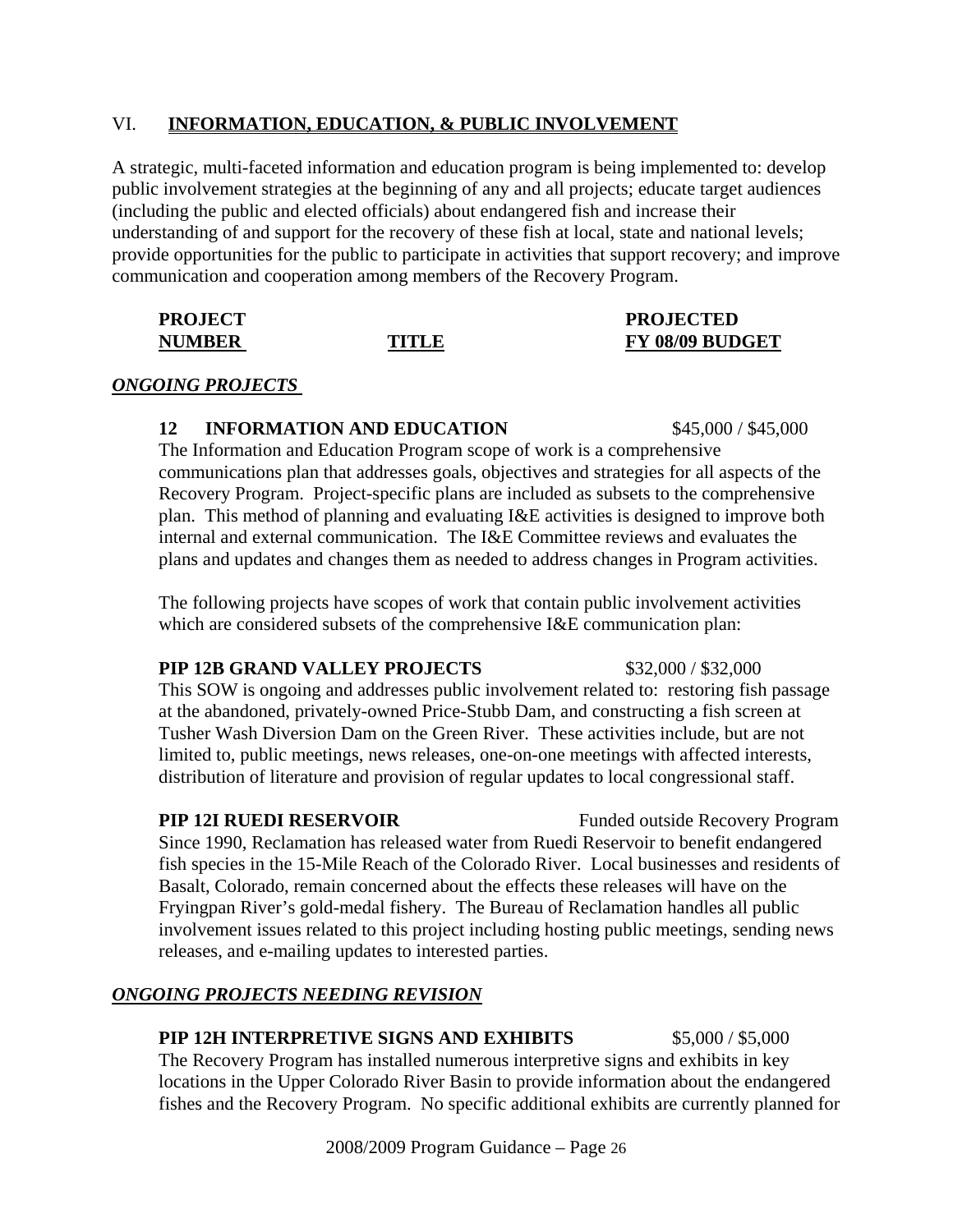FY 08/09, but additional interpretive signs (and repair/replacement) are an anticipated ongoing expense.

#### **PIP 12L NONNATIVE FISH MANAGEMENT** \$5,000 / \$5,000

The Recovery Program continues its efforts to minimize the adverse effects certain species of nonnative fish have on the endangered fishes. A comprehensive strategic communications plan is updated and implemented annually to ensure that accurate, timely messages are delivered to target audiences.

### *PLACEHOLDERS*

## **PIP 12C COORDINATED RESERVOIR OPERATIONS** Funded only in years

coordination occurs

This work addresses public involvement and voluntary coordination of reservoir operations in the upper reaches of the Colorado River to increase spring peak flows in the 15-Mile Reach of the Colorado River. Reservoir operations are only coordinated in years when hydrological conditions are adequate (i.e., when spring peak flows at the Cameo gage on the Colorado River are projected to be between 12,900-23,000 cfs). Of the \$32,000, \$20,000 comes from Recovery Program O&M funds and \$12,000 comes from additional Reclamation contributions. No funds should be needed in years when reservoir operations are not coordinated. Activities include, but are not limited to, informing the public through news releases, e-mal notifications, and direct mailings as necessary of any decisions to adjust reservoir operations and bypasses made to enhance flows for endangered fish purposes.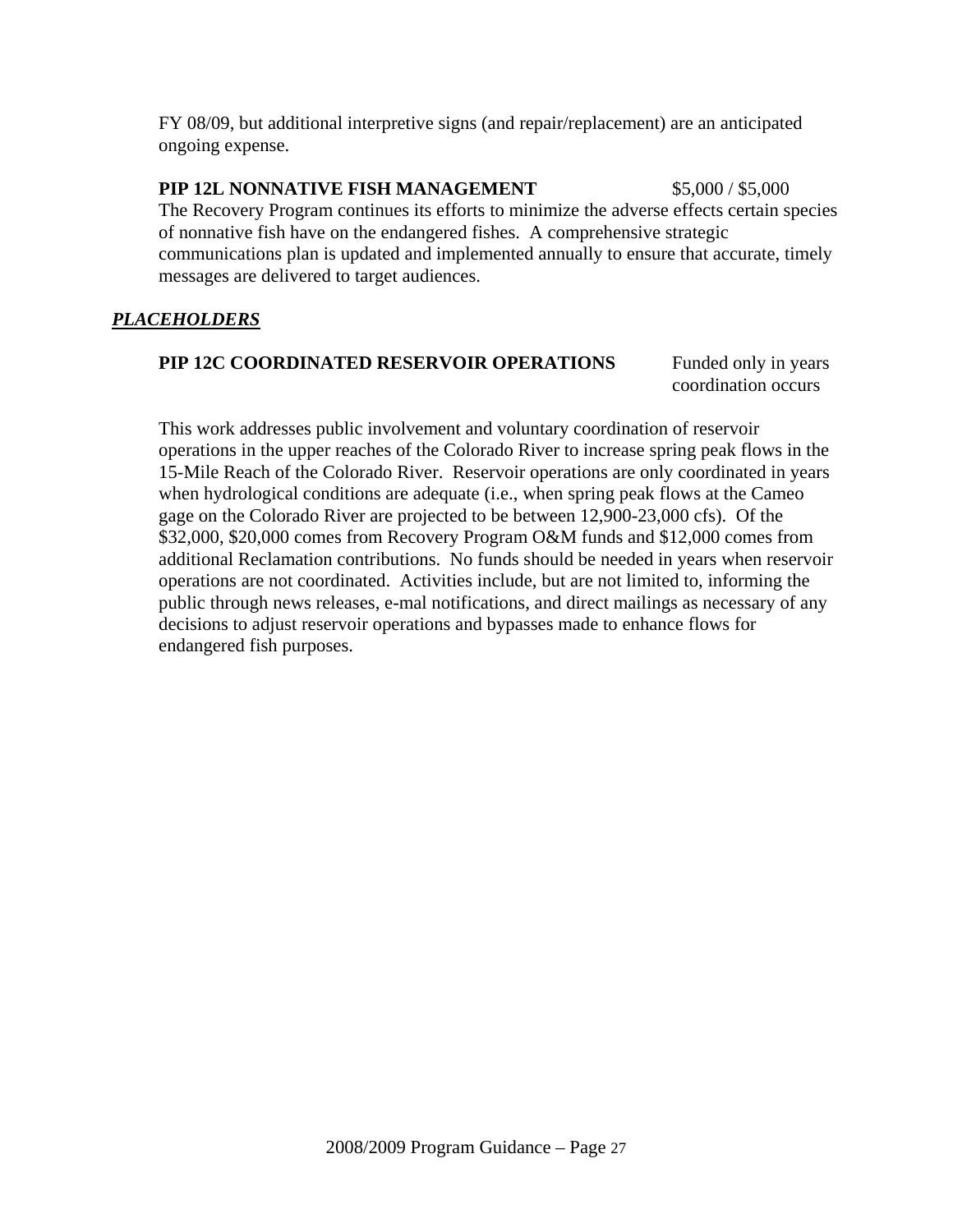#### VII. **PROGRAM MANAGEMENT**

Program management activities for FY 2008-2009 focus on continued planning and coordination of Program activities by the Program Director and staff and by Utah, Colorado, Wyoming, and the Bureau of Reclamation.

| <b>PROJECT</b><br><b>NUMBER</b> | <b>TITLE</b>                               | <b>PROJECTED</b><br>FY 08/09 BUDGET       |
|---------------------------------|--------------------------------------------|-------------------------------------------|
|                                 | <b>ONGOING PROJECTS</b>                    |                                           |
| 1                               | UTAH PROGRAM MANAGEMENT                    | \$158,600 / \$163,400                     |
| $\overline{2}$                  | <b>BUREAU OF RECLAMATION PROGRAM MGMT.</b> | \$180,300 / \$185,700                     |
| $\boldsymbol{4}$                | <b>COLORADO PROGRAM MANAGEMENT</b>         | \$110,000 / \$110,000                     |
| 5                               | WYOMING PROGRAM MANAGEMENT                 | \$15,800 / \$16,200                       |
|                                 | <b>CAP21 CAPITAL PROJECTS COORDINATION</b> | \$400,000 / \$254,000                     |
| 142                             | <b>RECOVERY GOALS TECH. ASST.</b>          | up to $$45,500/year$<br>(section 7 funds) |

#### *ONGOING PROJECTS NEEDING REVISION*

**3 SERVICE PROGRAM MANAGEMENT** \$1,060,600 /\$1,098,600 Includes instream flow coordinator (half of George Smith salary moved from 19H in anticipation of 1/3/08 retirement)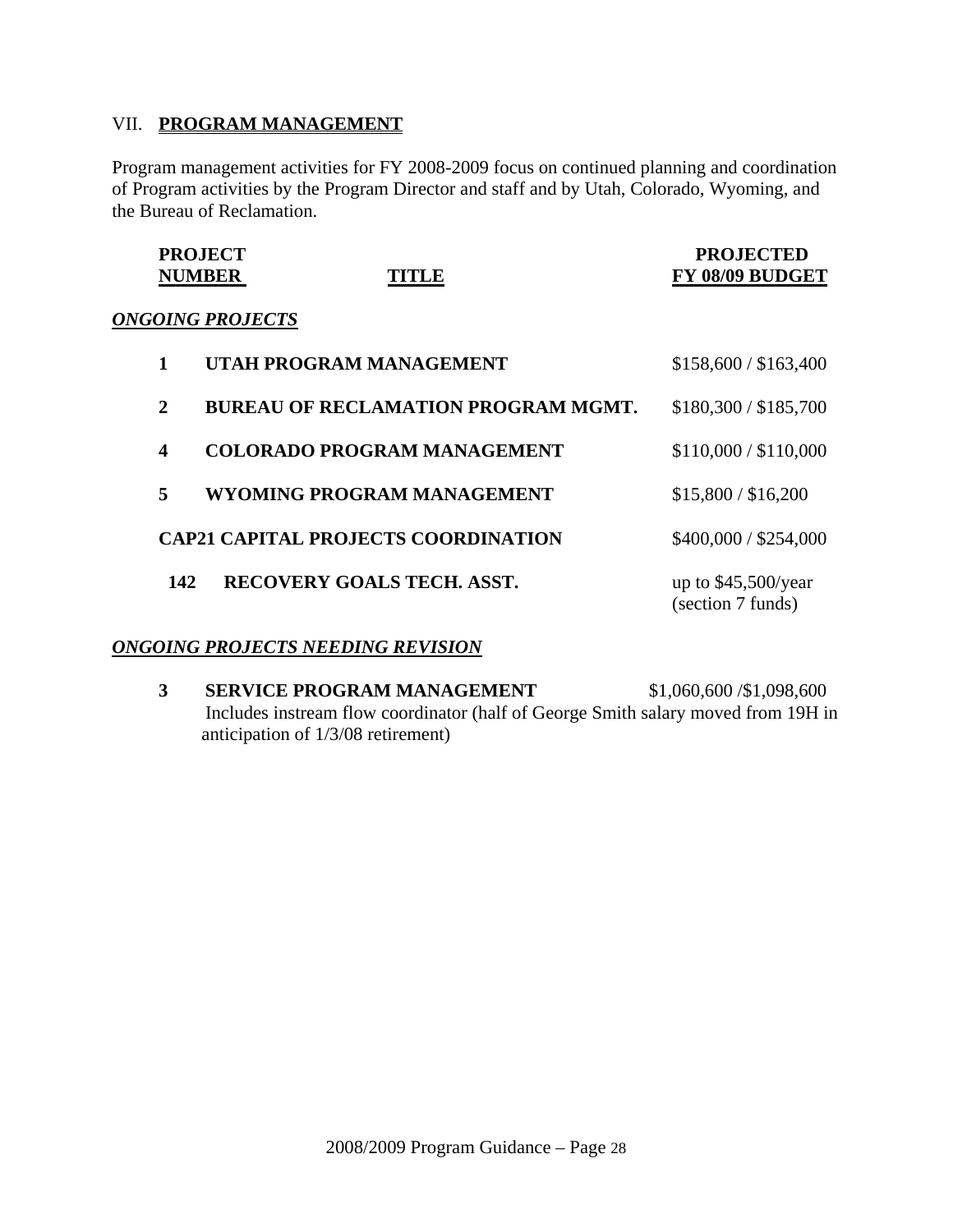#### **COLORADO RIVER RECOVERY PROGRAM** Project Number: **FY 2008-2009 SCOPE OF WORK for:**

*[Show brief title of project here]* 

Lead agency:

Submitted by: *[Give name of project manager, give name, address, phone, fax, e-mail of principal investigator]*

Date Last Modified: 4/12/2007 10:28:00 AM *[This field is set to update automatically.]* 

| ategor: |  |
|---------|--|
|         |  |

- $\Box$  Ongoing project
- \_\_ Ongoing-revised project \_\_ Capital funds
- \_\_ Requested new project \_\_ Other *[explain]*
- \_\_ Unsolicited proposal

Expected Funding Source:<br>
— Annual funds

- I. Title of Proposal:
- II. Relationship to RIPRAP: *[Action plan(s), task number(s) and title(s) in the most recent RIPRAP which are correlated with this project. See RIPRAP at www.r6.fws.gov/crrip/rip.htm]*
- III. Study Background/Rationale and Hypotheses: *[If applicable] [Include description of expected study results and how those results will be integrated into the overall recovery effort.]*
- IV. Study Goals, Objectives, End Product(s): *[Include measurable outcomes and their expected due dates.]*
- V. Study Area: *[Including river miles and sampling dates, if appropriate]*
- VI. Study Methods/Approach: *[Provide a clear description of sampling methods, gear types, numbers and life stages of fish to be collected, statistical analyses to be used, etc.]*
- VII. Task Description and Schedule:
- VIII. Deliverables, Due Dates, and Budget by Fiscal Year:

#### FY 2008

Deliverables Budget *[Broken out by task and funding target; see budget detail example requirements, attached]*

- Labor
- **Travel**
- Equipment
- **Other**

#### FY 2009

Deliverables

Budget *[Broken out by task and funding target; see budget detail example requirements, attached]*

- Labor
- **Travel**
- Equipment
- Other -

FY 2010, etc (for multi-year study)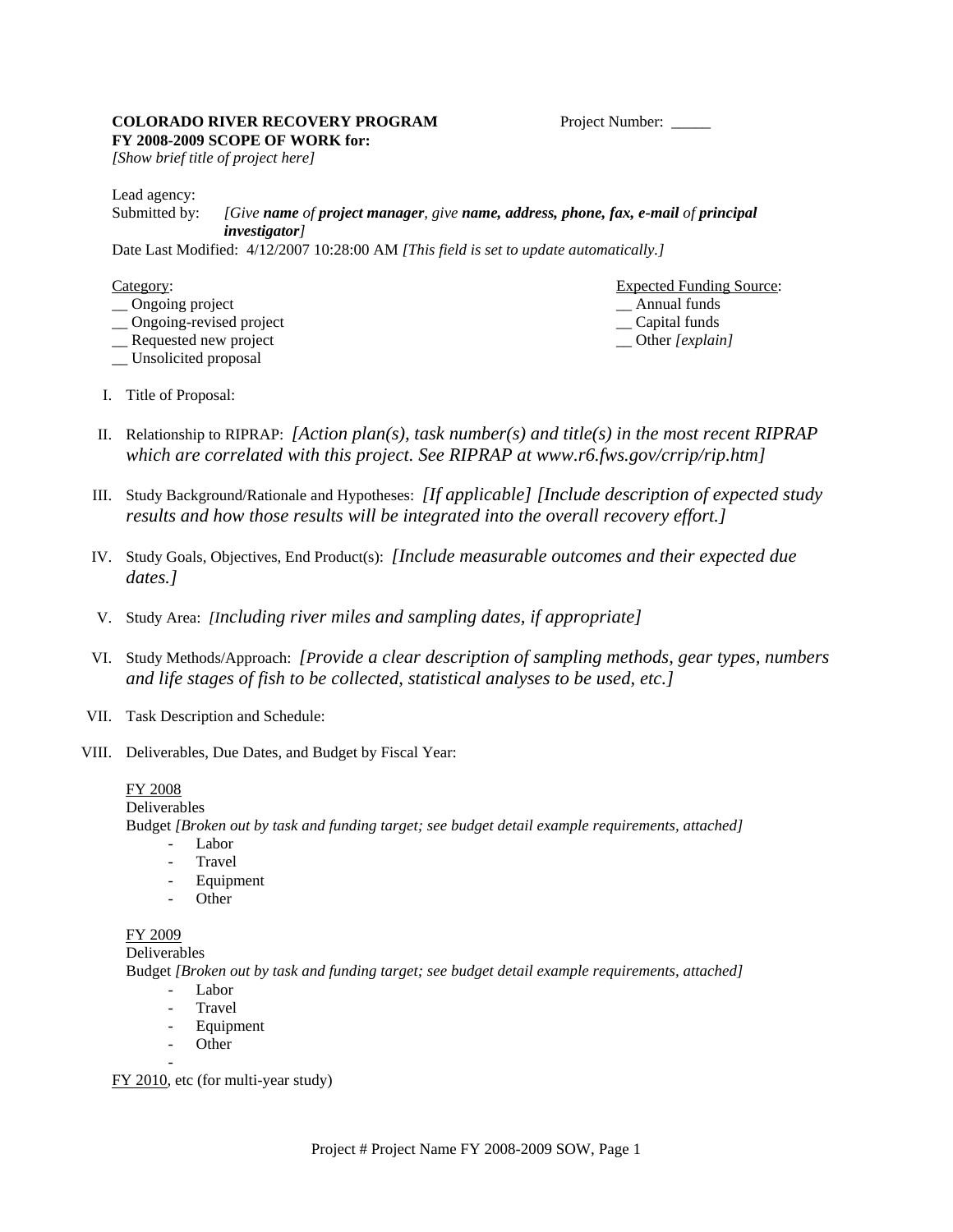- IX. Budget Summary: *[Provide total AND break-out by funding target (e.g. station)]*\*
- X. Reviewers: *[For new projects or ongoing-revised projects, list name, affiliation, phone, and address of people who have reviewed this proposal.]*

XI. References:

\* Do NOT include overhead costs on funds transferred from Reclamation to the Service.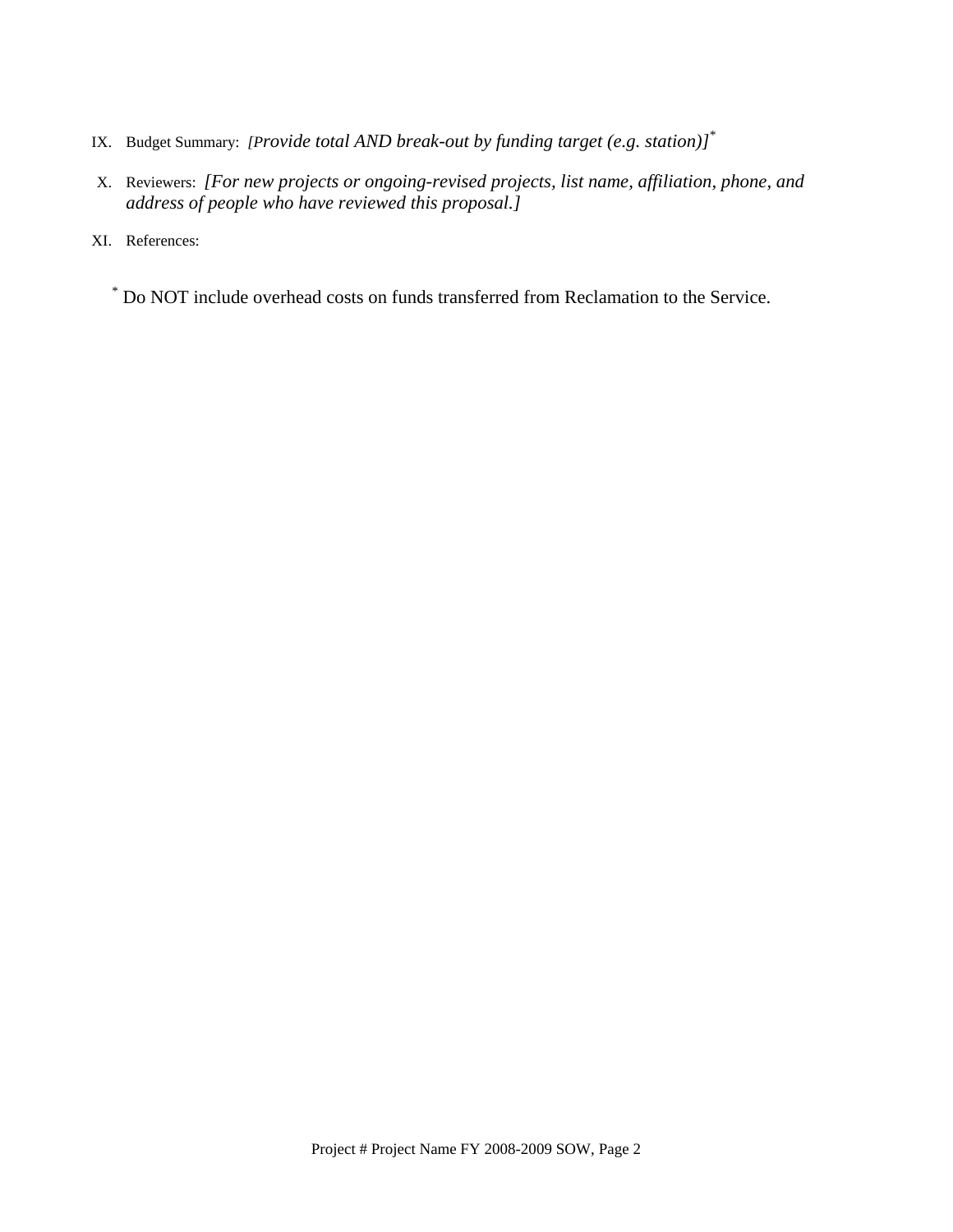#### **Scope of Work Budget Detail Requirements**

Budgets should be broken down by task, category (at least labor, travel, supplies, and equipment) and funding target. Under "labor," please identify: the type of labor (e.g., project manager, technician, secretary, etc.), the labor rate (per day, per week, or whatever calculation your office uses), and the expected amount of effort (expressed in terms of hours or weeks). If supplies exceed 5% of the project budget, please explain those costs. All equipment expenses for any single item  $\geq$ \$1,000 should be itemized and justified.

Example:

FY 2008 Costs:

|                                                                                 |          | Agency A Agency B Contractor |     | Total        |
|---------------------------------------------------------------------------------|----------|------------------------------|-----|--------------|
| Task 1                                                                          |          |                              |     |              |
| Labor                                                                           |          |                              |     |              |
| Proj. mgr (\$1833/wk; 3 wks)<br>@ agency A, \$1800/wk; 2<br>wks @ agency B)     | \$5,500  | \$3,600                      | \$0 | \$9,100      |
| Technicians (10 wks per<br>agency; \$810/wk @ agency<br>A: \$900/wk @ agency B) | \$8,100  | \$9,000                      |     | \$0 \$17,100 |
| Travel                                                                          |          |                              |     |              |
| Per diem (20 days)                                                              | \$600    | \$700                        | \$0 | \$1,300      |
| Vehicle (20 days)                                                               | \$1,200  | \$1,500                      | \$0 | \$2,700      |
| *Equipment                                                                      |          |                              |     |              |
| Boat                                                                            | \$0      | \$12,000                     | \$0 | \$12,000     |
| Trailer                                                                         | \$0      | \$6,000                      | \$0 | \$6,000      |
| Motor                                                                           | \$0      | \$2,000                      | \$0 | \$2,000      |
| <b>Electrofishing Unit</b>                                                      | \$0      | \$4,000                      | \$0 | \$4,000      |
| <b>Supplies</b>                                                                 | \$700    | \$800                        | \$0 | \$1,500      |
| Task subtotal                                                                   | \$16,100 | \$39,600                     | \$0 | \$55,700     |

\*Justification: Additional outfitted electrofishing boat and trailer needed for concurrent sampling in two river reaches as required by population estimate protocol. Current equipment inventory of agency B includes only one outfitted electrofishing boat and trailer.

| Task 2                                                             |          |          |         |                  |
|--------------------------------------------------------------------|----------|----------|---------|------------------|
| Labor                                                              |          |          |         |                  |
| Biologist (2 wks; \$1500/wk<br>@agency B; contractor<br>\$2000/wk) | \$0      | \$3,000  | \$4.000 | \$7,000          |
| Technician (3.5 wks @<br>\$900/wk)                                 | \$0      | \$3.150  | \$0     | \$3,150          |
| Task subtotal                                                      | \$0      | \$6,150  |         | \$4,000 \$10,150 |
| FY 2008 TOTAL                                                      | \$16.100 | \$45.750 | \$4,000 | \$65,850         |